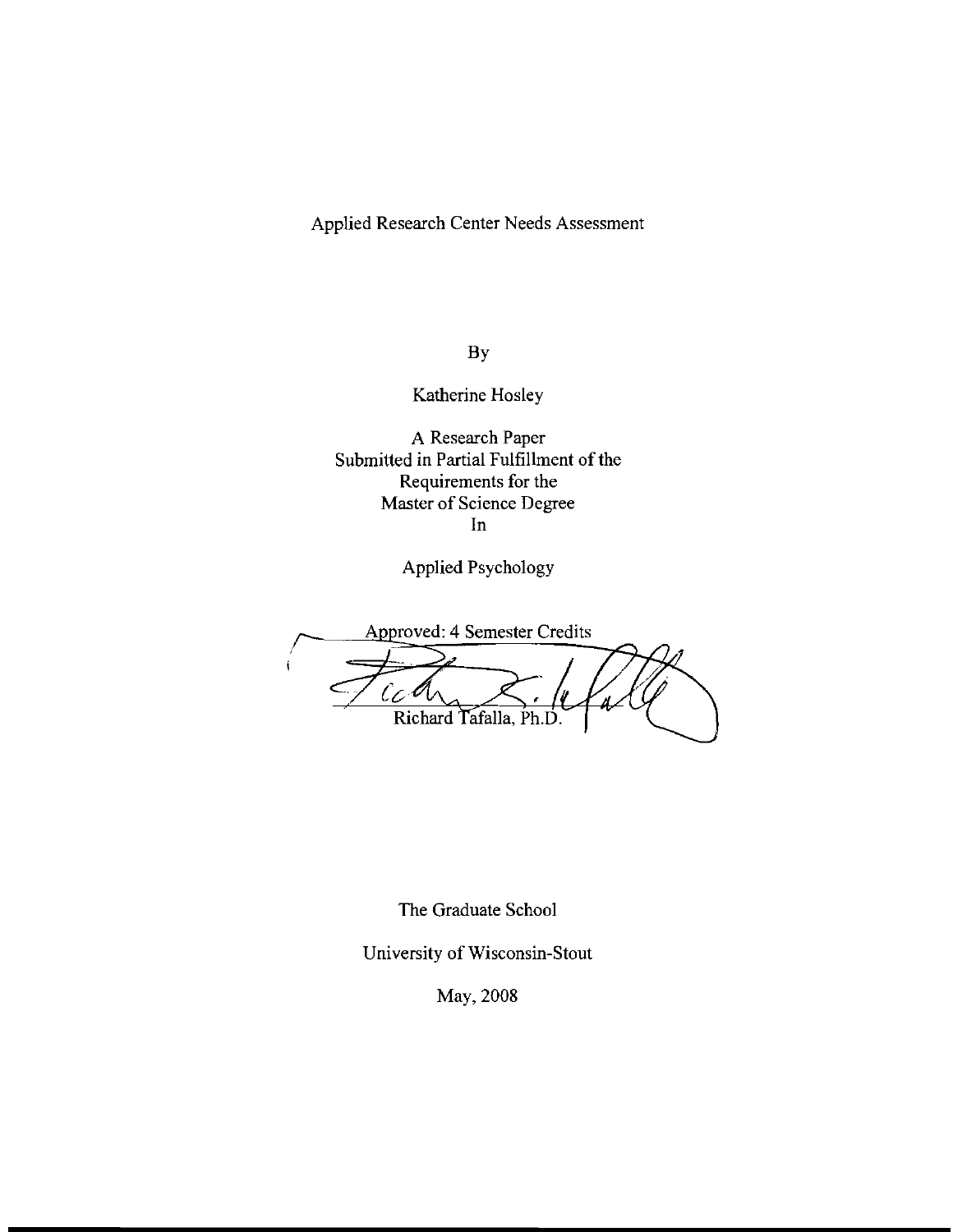# The Graduate School University of Wisconsin-Stout Menomonie, **WI**

Author: Hosley, Katherine M.

Title: *Applied Research Center Needs Assessment* 

Graduate Degree/Major: MS Applied Psychology

Research Adviser: Richard Tafalla, Ph.D.

Month/Year: May 2008

Number of Pages: 26

Style Manual Used: American Psychological Association, S'h edition

## **Abstract**

As the Applied Research Center (ARC) was in the development phase, gaining information regarding the need and desire for the center was essential in order to determine how likely the center would be utilized after its implementation. Higher education institutions in the Midwest were identified as recipients of a needs assessment survey, which was deployed electronically to the appropriate individuals within chosen colleges. The survey included items relating to the potential need and use of the Applied Research Center services. Data was collected through the electronic survey tool and analyzed. Results showed that institutional research departments with three or less staff members showed more interest in surveys developed by the ARC, as well as more willingness to pay for survey participation and administration. Overall, the Student Engagement, Alumni Follow Up and Exit Interview surveys were of most interest to participants; the Mobile Technologies assessment showed the least amount of interest.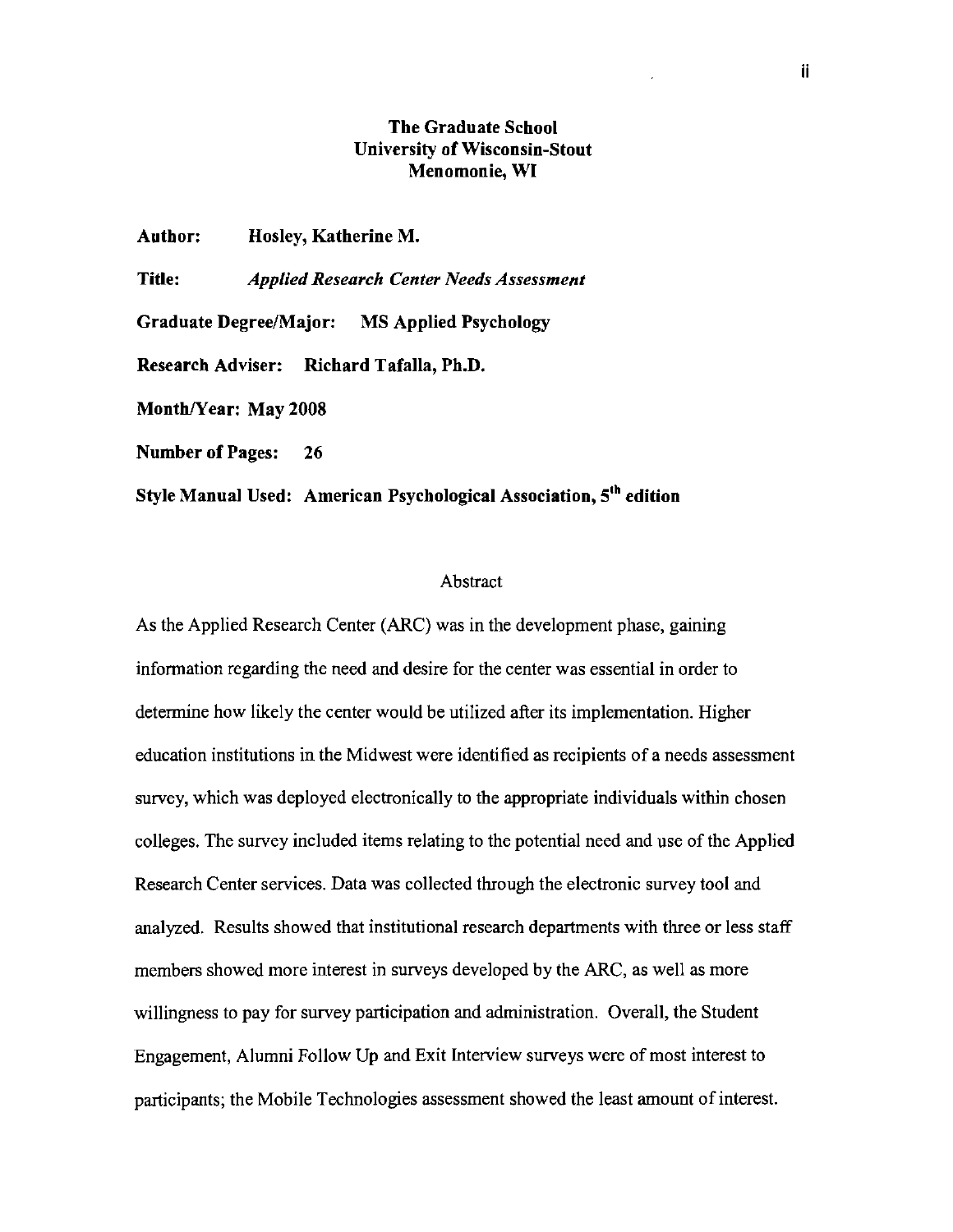# TABLE OF CONTENTS

 $\Delta \sim 10^4$ 

 $\sim 10^{-1}$ 

 $\mathcal{L}^{\text{max}}_{\text{max}}$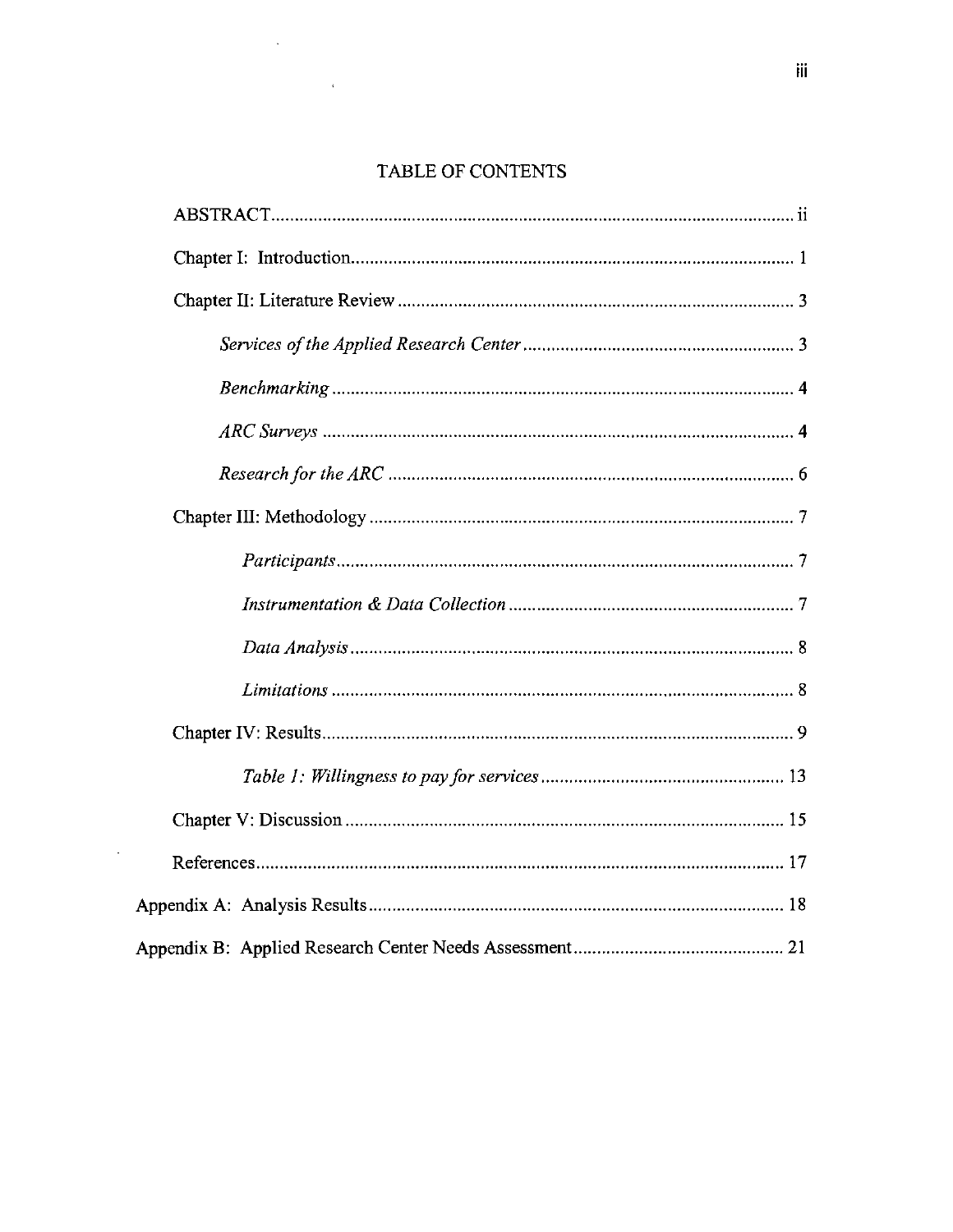#### Chapter I: Introduction

In 2004, the University of Wisconsin-Stout achieved the Baldrige Award due to its engagement in continuous and quality improvement

(http://www.uwstout.edu/mba/news release.html). The Baldrige Award is given to organizations that have followed rigorous steps to determine internal weaknesses, have improved operations at every level, and have been able to present proof of such success (Haavind, 1992). The overall goal of utilizing the methodologies set forth by the Baldrige is total quality in a competitive marketplace. Companies such as IBM, Federal Express, Xerox, Motorola, and Texas Instruments have received the Baldrige Award, with UW-Stout being the first higher education institution to join the list.

UW-Stout recognized the fact that quality improvement could only occur after problem areas were identified. Surveys developed by its institutional research department aided in this identification and subsequent results were used to form recommendations and implement change. Because UW-Stout has been successful in its operations, it has assisted other higher education institutions interested in continuous and quality improvement by using the methods outlined by the Baldrige criteria (http://www.uwstout.edu/mba/). The use of surveys developed by the ARC can help other institutions engage in improvement practices by defining their own problem areas and taking subsequent action in order to become strong competitors among other higher education colleges.

The institutional research component of the Budget, Planning & Analysis office, located at the University of Wisconsin-Stout, has recently developed the Applied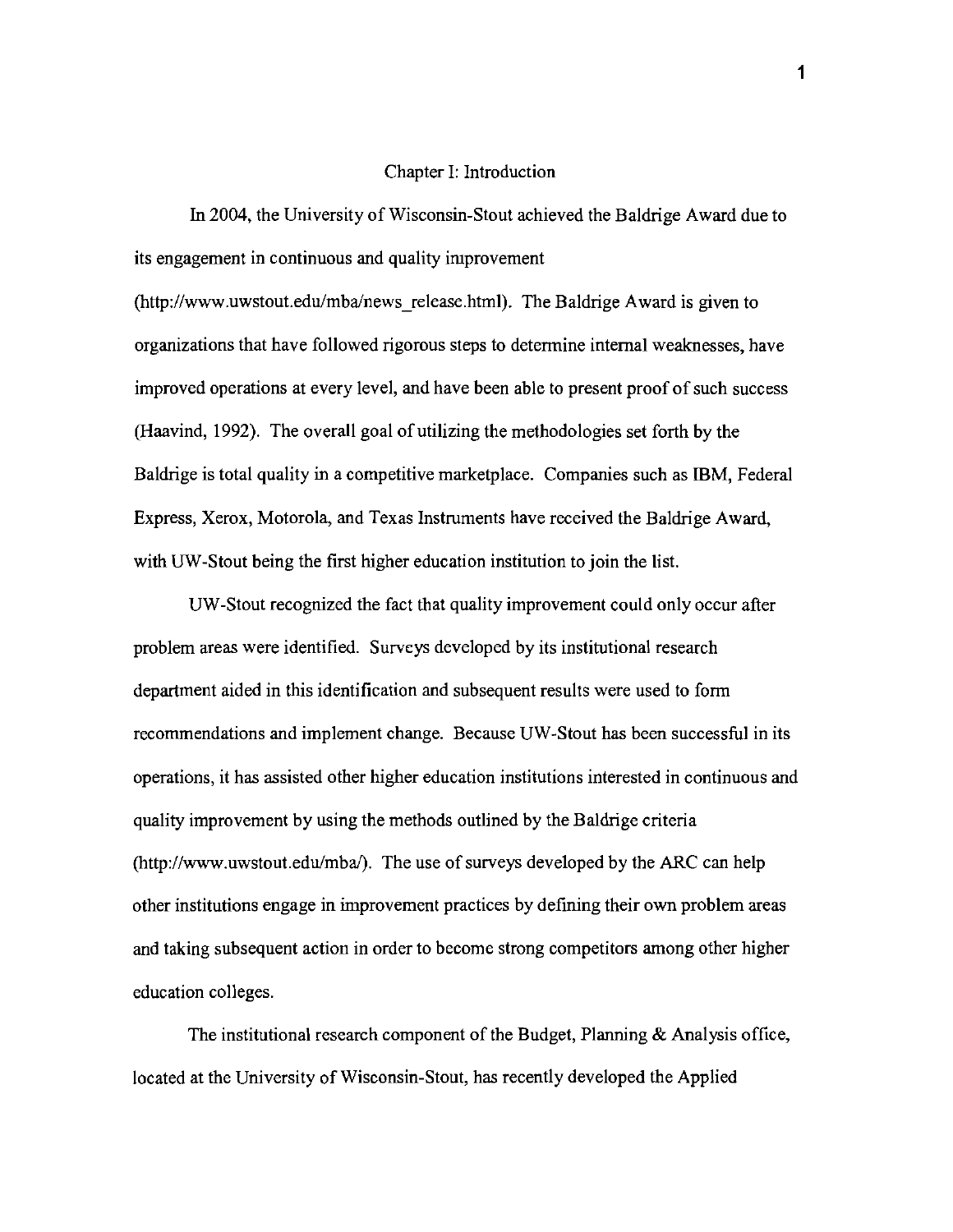Research Center (ARC). The center specializes in providing research assistance to other higher education institutions (Wentz, 2007). Research assistance includes offering surveys that target student engagement, best learning practices, student satisfaction with their education and mobile technologies, and reasons for leaving the university. The ARC will also provide assistance with distribution of surveys, analysis of results, report writing, and preparing presentations. While the Applied Research Center was in its beginning stages, a needs assessment was conducted to determine whether or not these services were needed and desired from other institutions in order to operate in the most effective and efficient manner possible. The assessment was also designed so that results would show what surveys and services were of particular interest to participating institutions.

The goal of the Applied Research Center Needs assessment was to determine what types of institutional research were being done in other institutions, what types of services institutions were interested in, and interest in services provided by the UW-Stout ARC.

Many institutions have small institutional research departments with only one or two staff members, and, as a result, often lack the time or resources to develop their own surveys and perform all steps required when conducting a study. Departments existing under these circumstances could improve the quality of their institutions by utilizing the services offered by the ARC. Purchasing and administering ARC surveys would allow institutions to compare their own results against others who have also participated in administration, utilize data to narrow down problem areas, develop and implement strategies of change.

2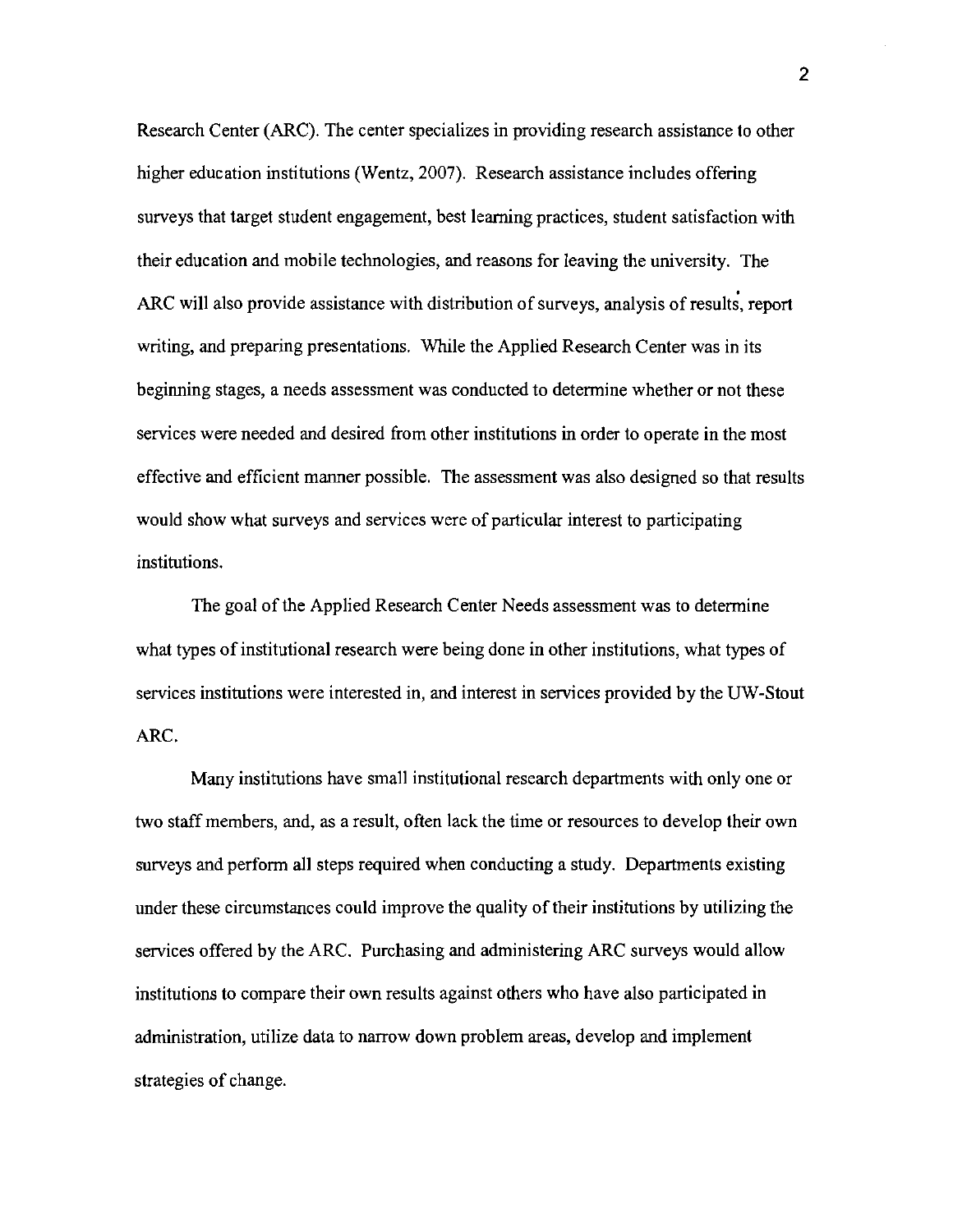#### Chapter II: Literature Review

#### *Services ofthe Applied Research Center*

The Applied Research Center provides three primary types of services (Wentz, 2008). First, surveys used for benchmarking purposes, such as student engagement and retention, have been made available to interested parties. Higher education institutions can participate in established surveys and obtain data on their own results, as well as how their results compare with other institutions that have participated in the study. The UW-Stout ARC also helps institutions utilize the results from the benchmarking surveys by performing analysis, report writing, and developing recommendations.

Second, the research center provides custom services. ARC staff specializes in providing research in the following areas: mobile technology/ubiquitous computing assessment, student engagement, retention, active learning, teaching and learning research, program evaluation, and sociopsychophysiological studies.

Third, the UW-Stout ARC hosts a polytechnic data-sharing in higher educational research (PolyDASHER) consortium, in which institutions can participate at no charge (http://www.polydasher.org). PolyDASHER is geared toward polytechnic institutions, such as UW-Stout. Institutions involved in the data-sharing consortium will be able to compare themselves against competitors and peers, which will in turn aid in strategic planning. The data will include the results of previously conducted surveys. Analysis will enable institutions to establish where weaknesses lie when compared to competitors, and review the areas in which they excel.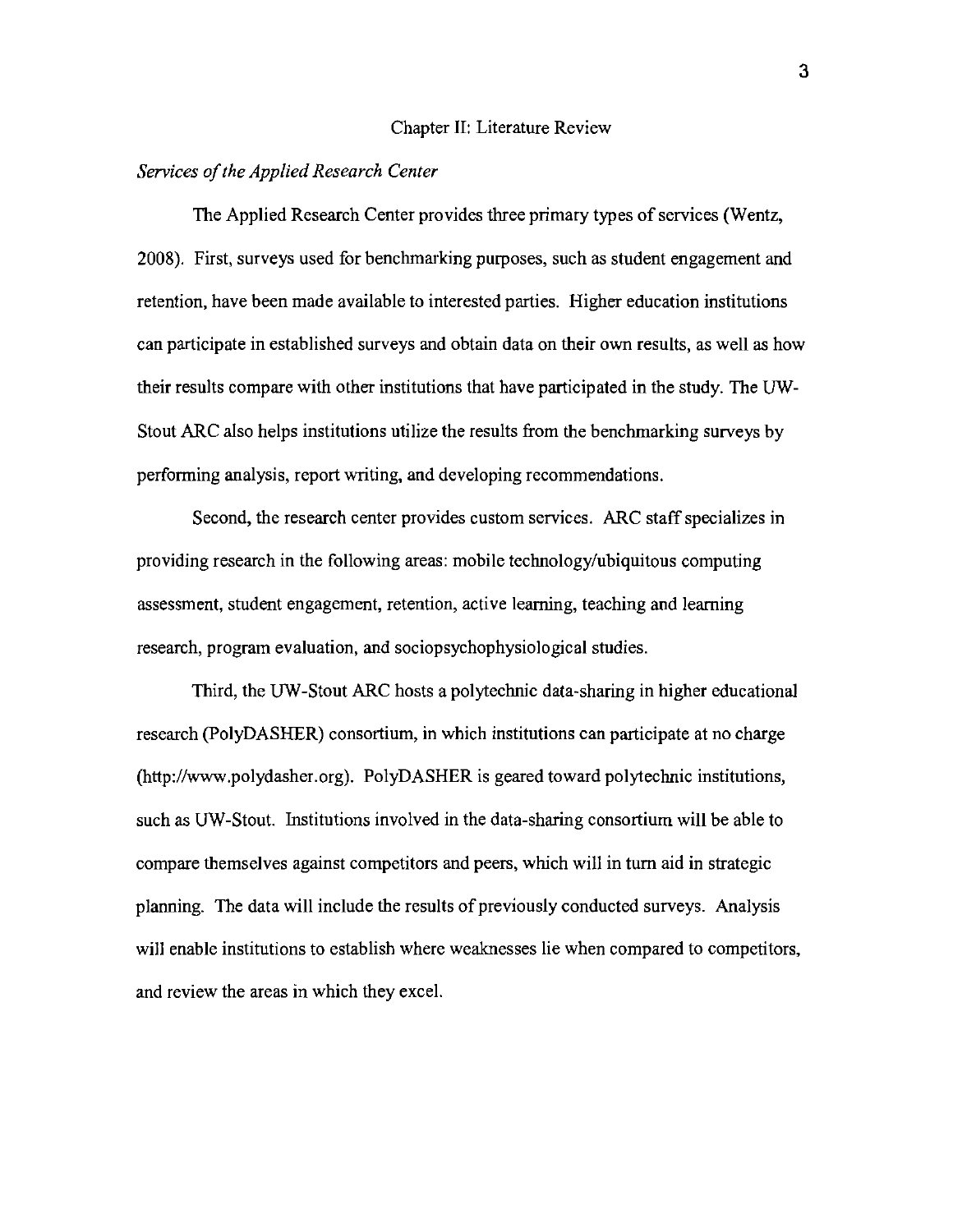## *Benchmarking*

Benchmarking is essential to continually improving any organization (Harrington, 1995). It allows institutions to identify best practices and services that can be applied to their internal operations. Within higher education in particular, it has become increasingly important to examine student learning, engagement, retention, and employment after graduation and how it compares to other similar institutions.

Because ARC realizes the benefits of benchmarking data, it offers surveys that can be used for comparative purposes that will allow other institutions to evaluate certain aspects of their operations and make appropriate changes. Currently, four benchmarking surveys are available through ARC.

## *ARC Surveys*

The Student Engagement survey was developed based on phenomenological research at UW-Stout (Wentz, 2008). The survey measures how engaged students are in their learning based on definitions students provided about what it means to be highly engaged in learning. The survey includes twenty-nine scaled questions and two qualitative questions. The scaled questions fall into three categories: 1) what instructors were doing in the classroom when engagement in learning occurred; 2) what was happening in the classroom when engagement in learning occurred; and 3) what the students saw as their responsibility to engagement in learning. The survey also includes items relating to relationships, empowerment, application, passion of the instructor, asking questions and openness to experience.

The second survey, the Alumni Follow Up, is conducted every two years. UW-Stout surveys recent alumni and their employers to assess student satisfaction and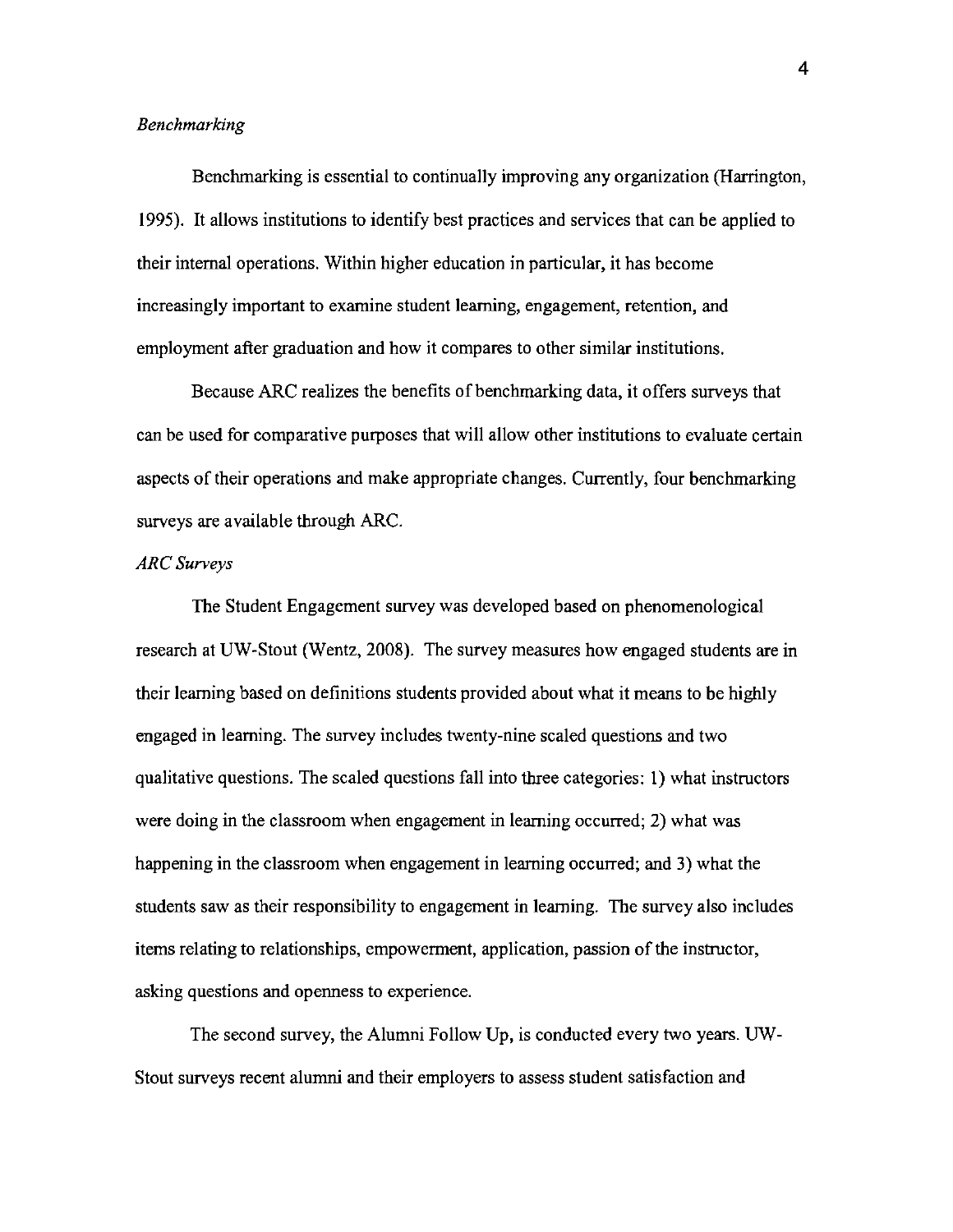educational effectiveness. The surveys include separate undergraduate and graduate assessments and include questions about personal development in a variety of skill areas, preparation for employment, satisfaction with employment, quality of education and effectiveness of specific programs at UW-Stout. If alumni provide current employment information, Employer Follow Up surveys are sent to the contacts listed on their completed Alunmi Follow Up surveys. Employers are asked to rate the performance of alumni.

The third survey offered, the Exit Interview, was developed in order to gather information about student demographics, circumstances supporting their decision to leave the university, ifthey plan on returning and ifthey intend to complete their education at UW-Stout. The survey asks branching questions to drill down into their reasons for leaving. It allows students to indicate a primary reason for leaving, as well as additional reasons.

Finally, the Mobile Technologies surveys were designed to assess ubiquitous computing programs. A suite of surveys and assessments are offered to evaluate satisfaction and usage of the program, as well as student learning outcomes.

The surveys included and discussed in the assessment related to student learning, satisfaction with education and the laptop program, and reasons for leaving the institution. Because students are imperative to the success of any institution, gaining insight into how they view various aspects of their college careers is essential to functioning in a competitive marketplace.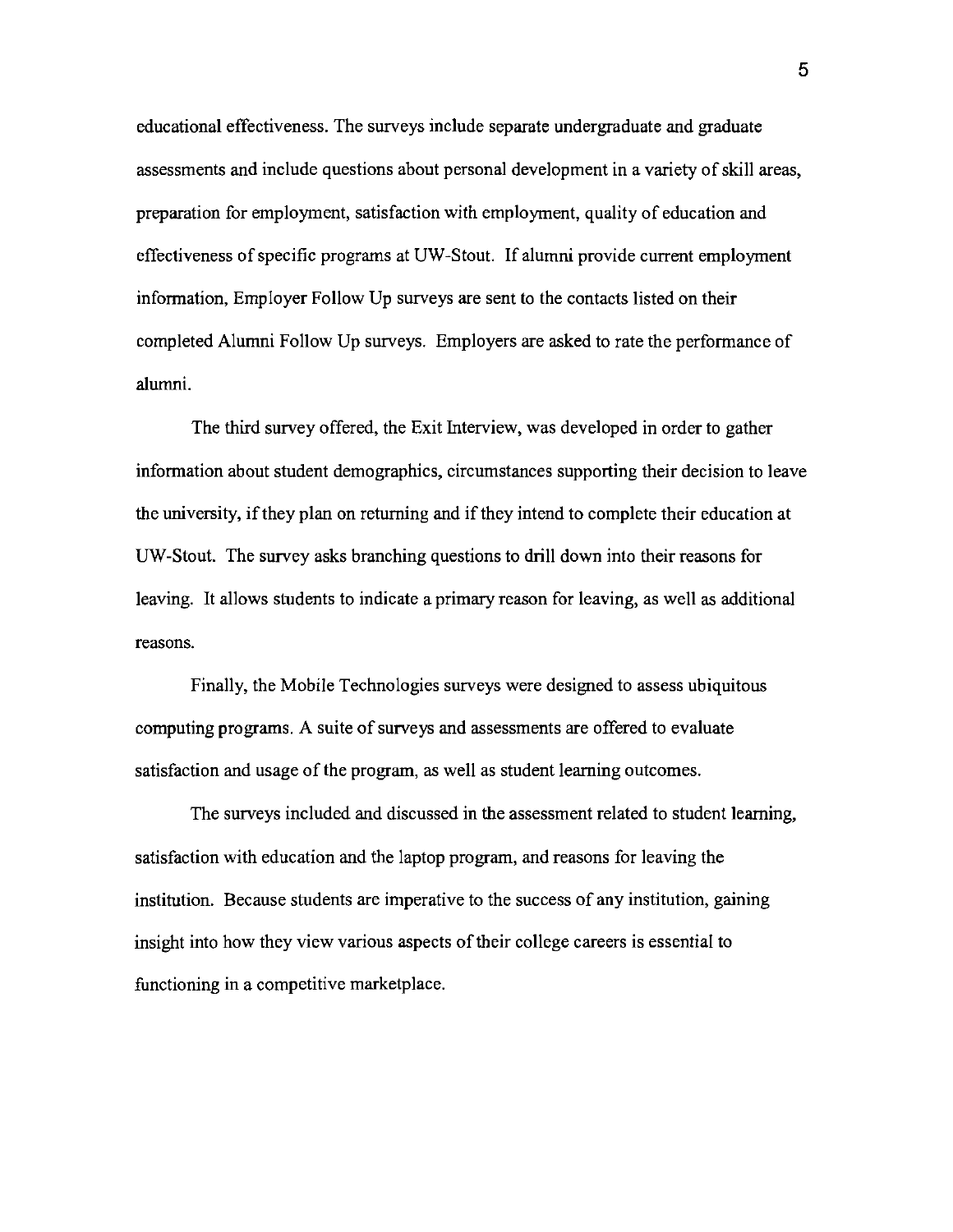## *Research for the ARC*

The Applied Research Center provides the aforementioned surveys. The purpose of this research is to establish what surveys are of most interest to four-year institutions in the Midwest, and to determine the willingness of universities to pay for each survey and available services such as administration, collection, analysis, and preparation of the final report and presentation. The assessment was also written so that the ARC could obtain information regarding number of staff members at each institution, sources used for benchmarking or comparative purposes, whether or not surveys are developed internally within each institution or if they are purchased from an outside source, surveys they would like to develop ifthey had the resources, and the importance of the availability and use of comparative data. Results from the responses to these items would enable the center to have an overview of research being conducted now within institutions and what future research is desired. The ARC can tailor its services and offerings based on common responses supplied by participants.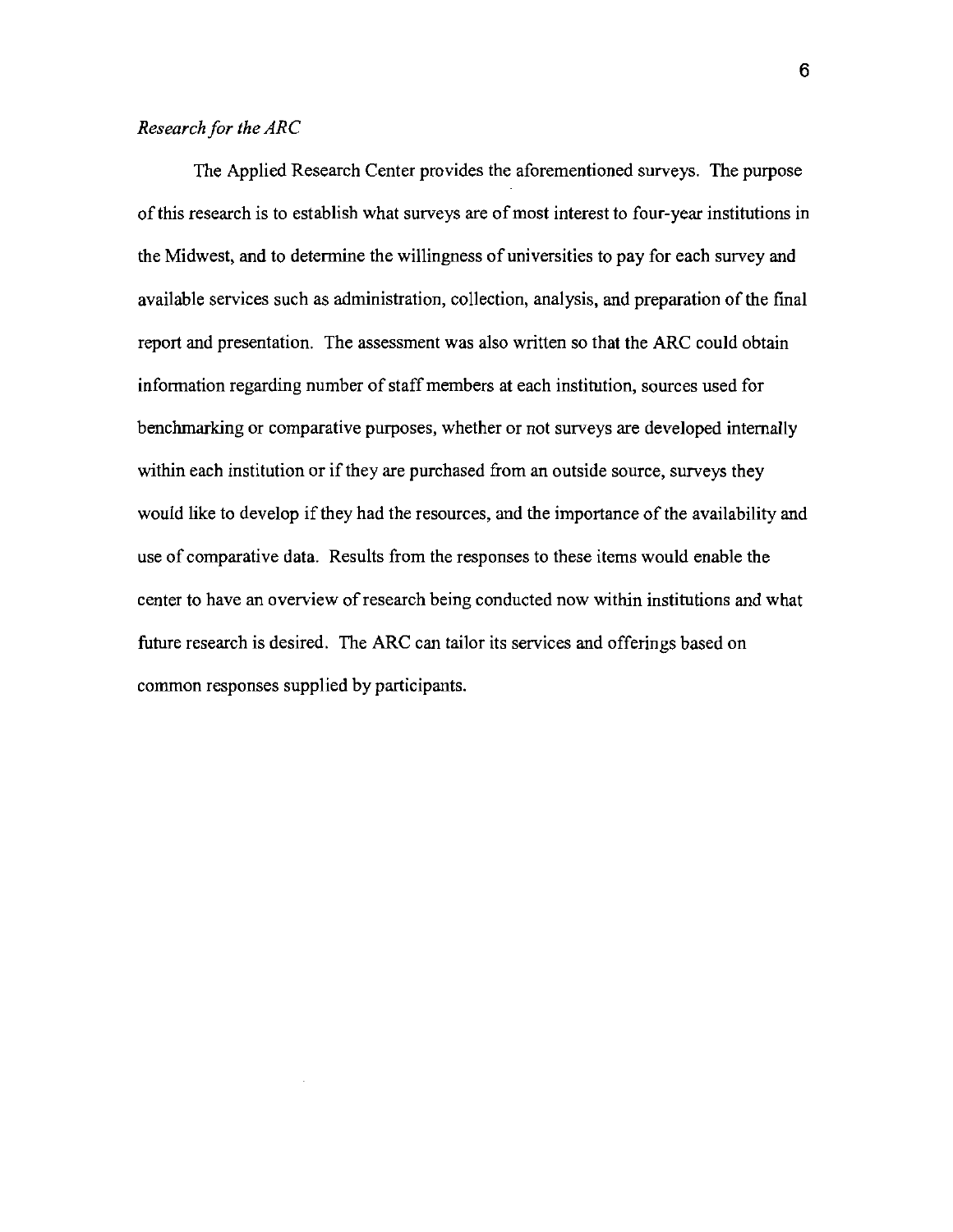#### Chapter III: Methodology

Higher education institutions in the Midwest were identified as possible recipients of a needs assessment survey, which was deployed electronically to the appropriate individuals within chosen colleges. The survey included items relating to the potential need and use of the Applied Research Center services. Data was collected through the electronic survey tool and analyzed. Most statistical analysis included frequencies and descriptives to identify the areas of most interest.

### *Participants*

Using the Integrated Postsecondary Education Data System (IPEDS), 97 universities were chosen to participate in the ARC Needs Assessment (http://nces.ed.gov/ipedspas/). All four-year public and private Midwestern institutions offering advanced degrees were selected. Contact information was ohtained by searching for the institutional research directors' email addresses at the wehsite of each university. In a few instances, there was no institutional research department or contact, in which case the survey was sent to the directors of Academic Affairs.

## *Instrumentation and Data Collection*

The assessment included items relating to: types of surveys institutions participate in, whether or not IR departments develop their surveys internally or if they are ohtained from an outside source, what sources they refer to for benchmarking purposes and items concerning interest in services and surveys provided by ARC (see Appendix A for full survey).

After all contact information was collected and the assessment gained approval from the Institutional Review Board, the survey was electronically sent to the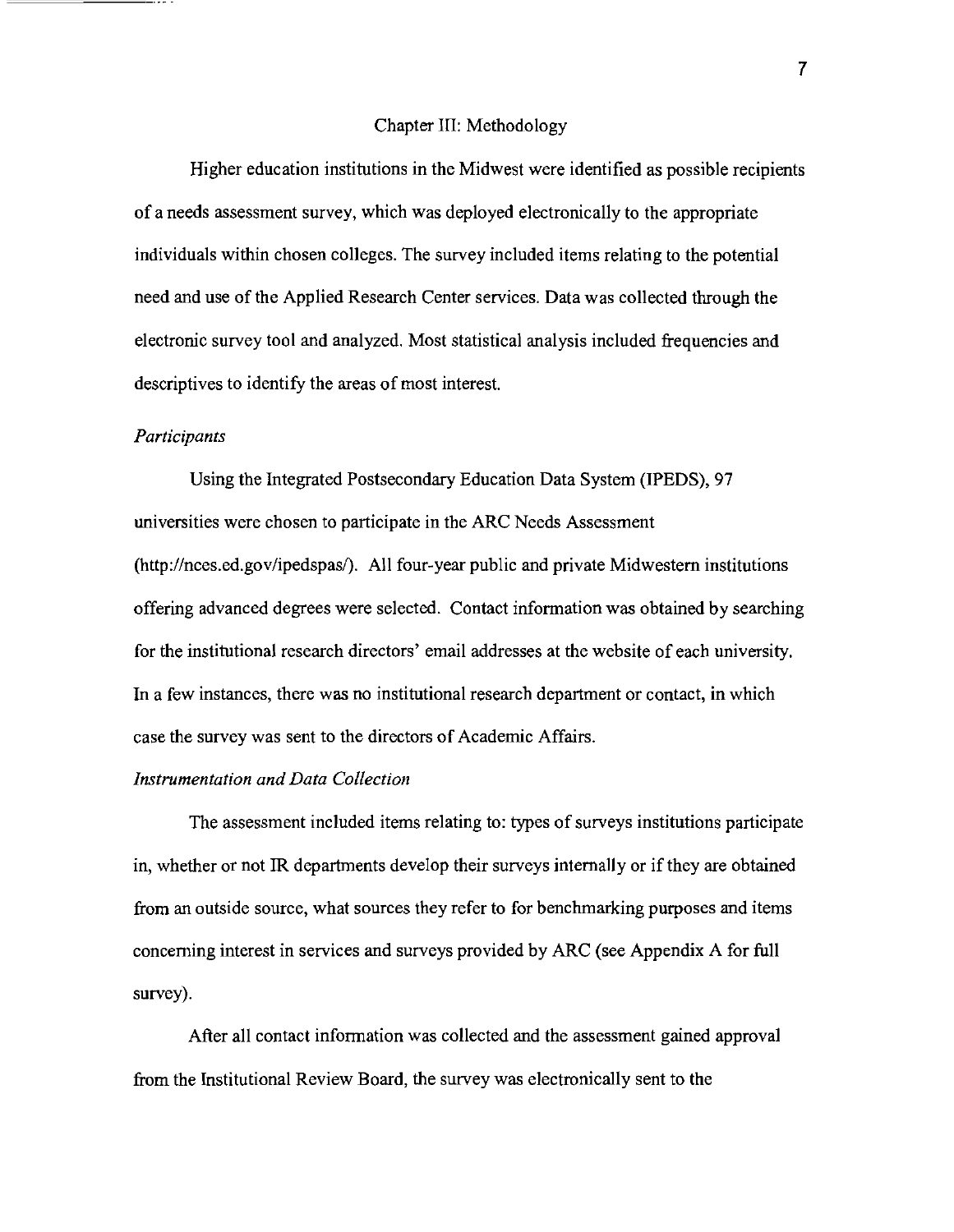institutional research directors at each university. They were asked to complete the survey within two weeks ofreceipt. After one week, a follow-up message and survey was deployed asking those who did not respond to please do so.

#### *Data Analysis*

At the close of the survey, responses were imported from the survey tool utilized by UW-Stout into the Statistical Program for Social Sciences (SPSS) for analysis. Most analysis included frequencies, descriptive and comparative measures. Because there were a limited number of qualitative responses, they were not numerically coded by theme for further quantitative analysis. However, comments are listed in the results section.

#### *Limitations*

Data collection was limited due to the fact that only institutions in the Midwest were targeted as recipients of the survey. Had the survey been administered to a larger sample, and perhaps to schools across the United States with the same polytechnic designation as UW-Stout, more information regarding interest and need for the ARC could have been obtained.

Also, participants were only given information about the ARC and its services in the invitation letter included in the email with the link to the survey. It may have been useful to send brochures that were more aesthetically pleasing and organized to selected participants prior to sending out the survey. A brochure could have provided respondents with a physical copy to refer to while answering items relating to specific surveys the ARC has developed.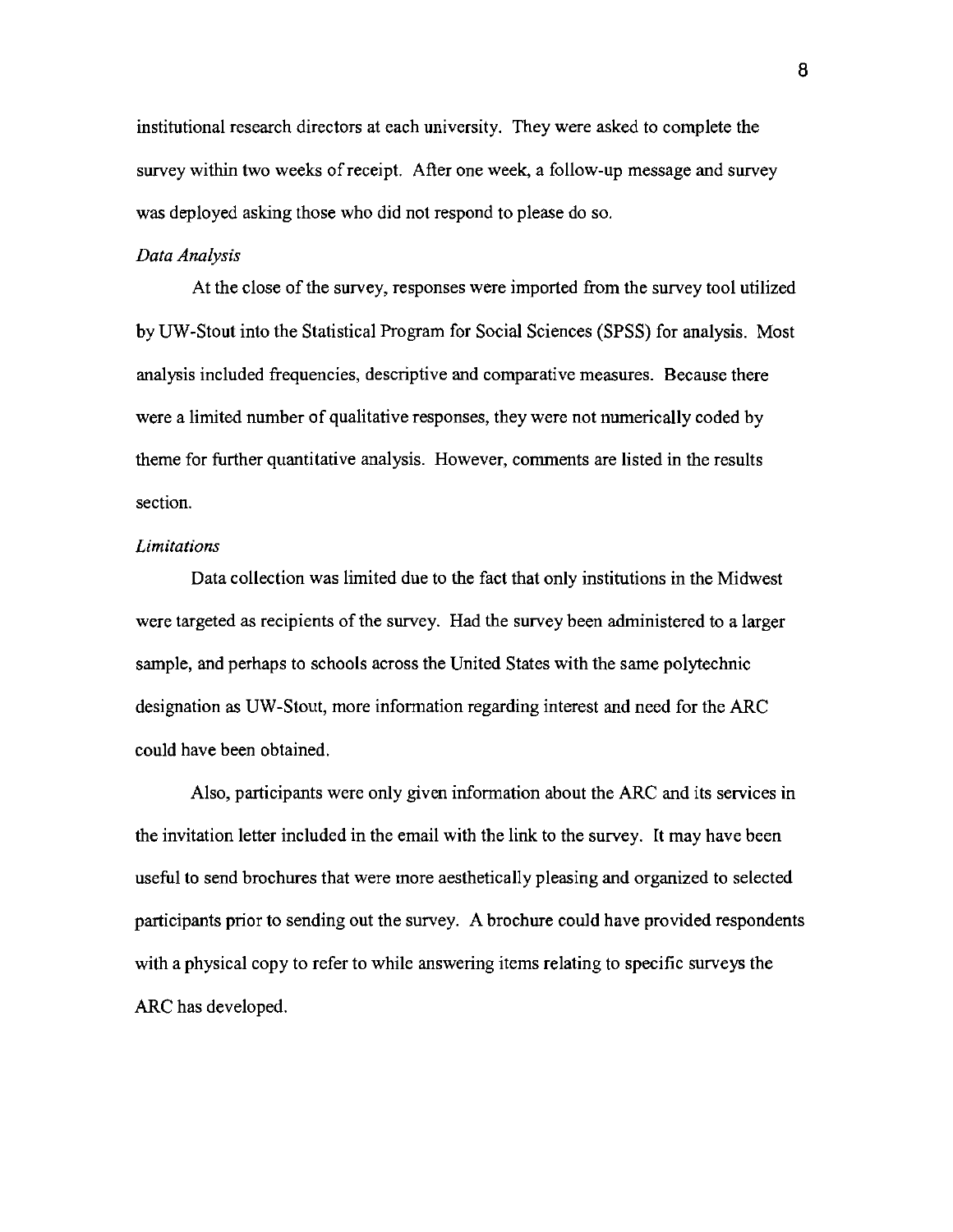#### Chapter IV: Results

The response rate for this survey was 32% (31/97). For the purpose of the ARC Needs Assessment, mostly descriptive analyses were performed. Most participants (40%) reported that they had 2-3 staff members in their institutional research departments, followed by 28% who employed **1-2** members (see Figure I).

Participants were asked what types of surveys their institutions participate in or currently administer. The item was divided by internally developed surveys and those that are purchased from an outside source. Alumni (65%), student satisfaction (61%), and student engagement (57%) surveys were selected most frequently (see Figure 2). The least administered surveys were those relating to mobile technologies and ubiquitous computing (13%).

Participants were also asked to provide the names of any additional surveys they offer that were not included in the given responses. The following are examples of surveys that were mentioned:

*• IR customer satisfaction* 

------------------- -

- *library services, business/financial services*
- *community and local business surveys*
- *instructional improvement survey*

Results for surveys that are obtained from outside sources showed that the majority ofrespondents (80%) purchase the NSSE, followed by the CIRP (36%) and the Noel Levitz (28%). The ACT Student Opinion Survey and ECAR assessments were selected by only 4% of the respondents (see Figure 3).

When asked what surveys were purchased other than those that were listed, participants responded with the following: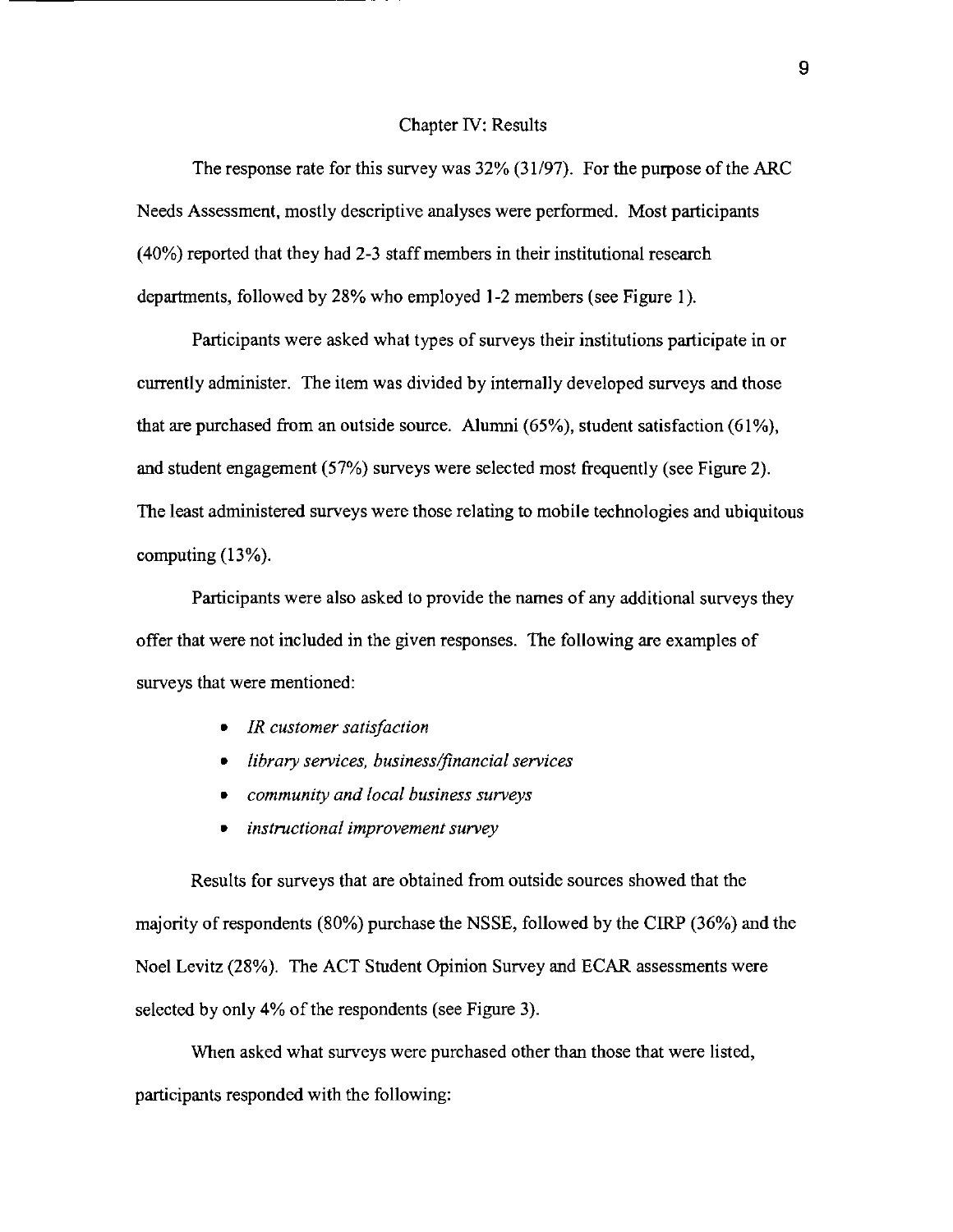- *• BCSSE (Beginning College Student Engagement Survey)*
- *• CSEQ (College Student Experience Questionnaire)*
- *• CLA (Collegiate Learning Assessment)*

Participants were asked what surveys they would like to develop internally if they

had the resources, or what surveys they would like to purchase from an outside source

such as the ARC. The full list of responses included:

- *• Employer surveys, community needs assessment surveys to guide program development and enhancement, marketing research to guide student recruitment*
- *• Retention survey*
- *• Student satisfaction, alumni surveys*
- *• Post-graduate surveys*
- *• Alumni, Community Engagement, Student Satisfaction, Evaluation of Departments*
- *• Student learning*
- *• Faculty/Staffopinion*

When respondents were asked what action their IR departments take when it is determined that there is a need for a new survey, 42% reported that they develop it internally **and** 21% forego development due to lack of time or resources. Eighty percent of those who reported they forego development were from IR departments with 0-3 staff members **and**60% develop surveys internally. No participants reported that they contract outside sources to develop surveys for them or purchase existing surveys relating to their topic of interest but not customized to their institutions. Thirty-eight percent of the participants provided other responses. All comments included:

- *• purchase in some cases, develop own instrument in other cases*
- *• we purchase externally,* if *available, otherwise develop our own*
- more than one of the above, depending on circumstances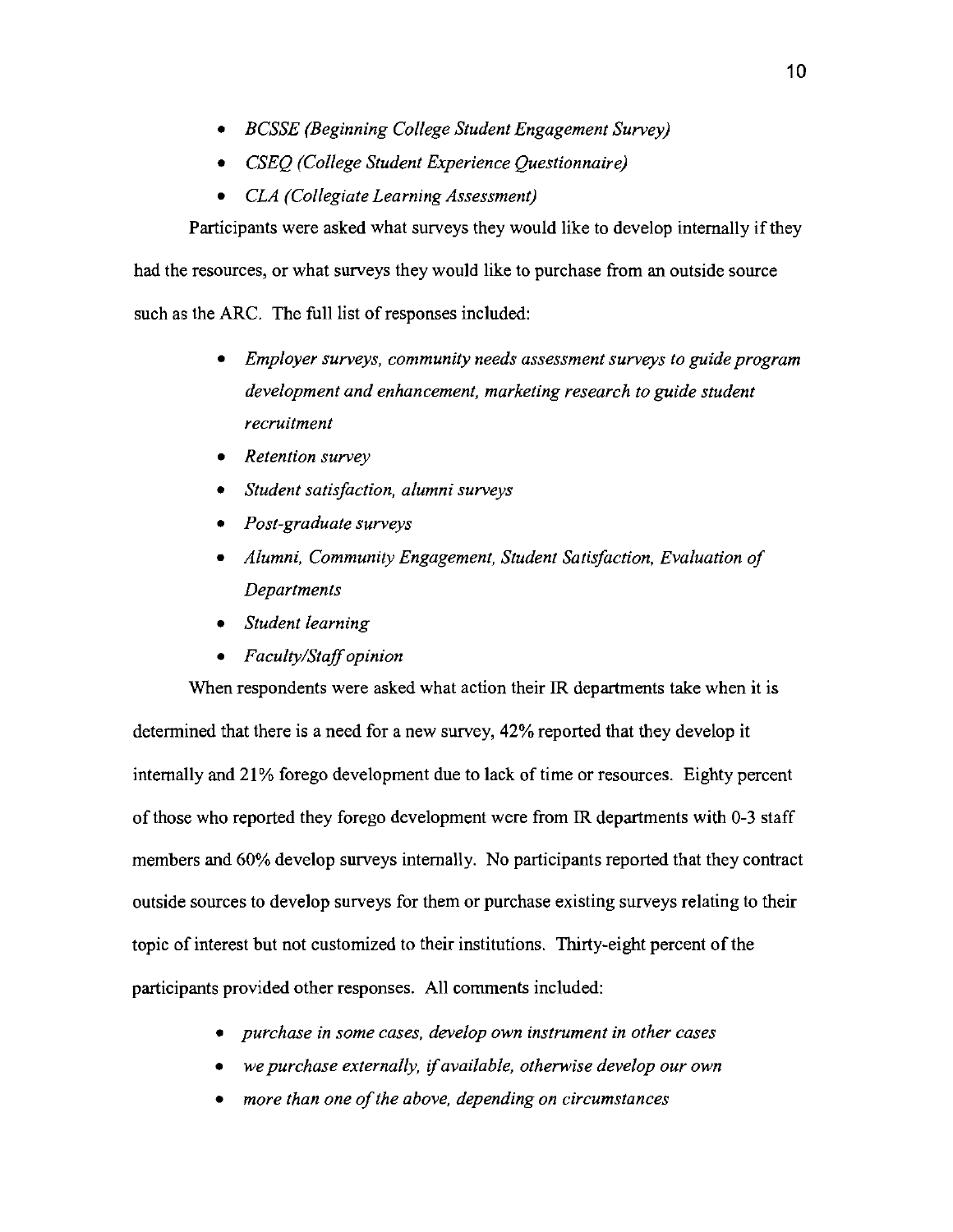- *• We have contracted an outside source to develop one AND we have purchased an existing survey to have normed data for comparison*
- *• consult with the requestor on how we can help develop it*
- *• depends on the issue*
- *• all ofthe above*

With regard to benchmarking, participants were asked what sources they refer to for comparative purposes. Almost all of the respondents (96%) indicated that they benchmarked against peer institutions, followed by institutions with the same Carnegie classification as their institution (68%), other institutions that have the same level of control as far as being public or private (48%), institutions with similar enrollments (40%), institutions that share similar characteristics (40%), and national averages (28%) (see Figure 4).

Those who responded that they compare themselves to colleges with similar characteristics were asked to explain further. Responses included:

- • % *Commuter students;* % *students ofcolor;* %*part-time; 2nd year retention* & *6-year graduation rate*
- *• Big Ten*
- *• We hired a consultant to identify institutions nationwide to which we could compare ourselves based on enrollment, similarity ofacademic programs, andfaculty salaries*
- *<i>Institutions with similar mission. E.g. Land-grant.*
- *• created an analysis tool using IPEDS data to help select peers from the campuses*
- *• Athletic Conference Schools*

When asked to provide other resources used for benchmarking purposes,

participants offered the following: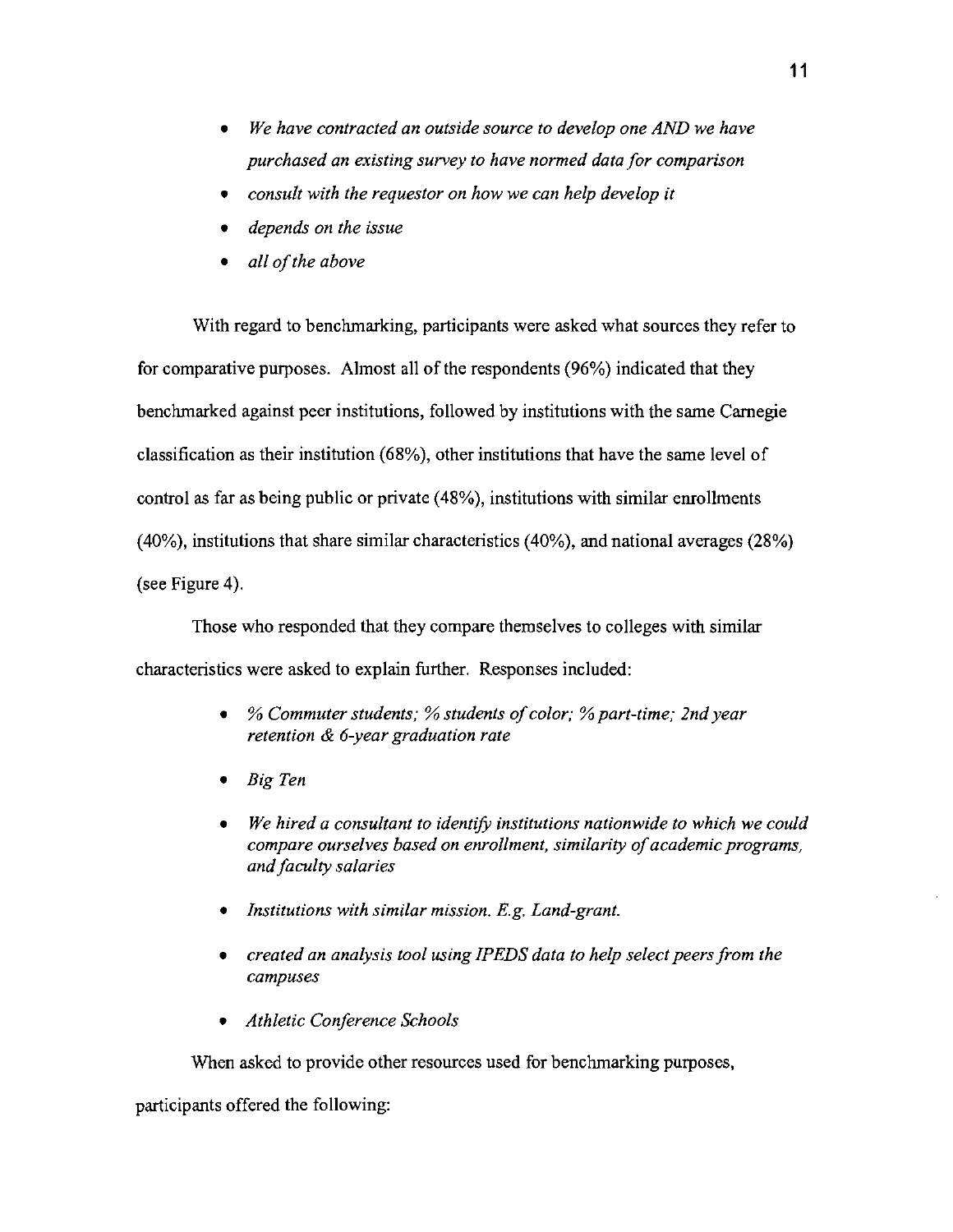- *Would prefer to use our internally-generated peer groups.*
- *Well-established studies, e.g., AAUPfor faculty salary comparisons.*
- *Within State Athletic Conference Schools*

Respondents were next asked how important they felt the availability and use of benchmarking data, as well as the ability to collaborate with other institutions utilizing the same survey instrument was to them. About 80% agreed that the availability and use ofbenchmarking data is important or very important (see Figure 5). The ability to collaborate with other institutions showed that 39% found this aspect to be important or very important, 48% thought it was somewhat important, and 13% said that it had no importance.

The next item related to interest in surveys developed by the ARC. The Alumni Follow Up survey was selected most frequently with 73% of the respondents indicating that they were either interested or very interested. After the Alumni Follow Up survey, the Exit Interview had a  $70\%$  interest rate and  $67\%$  of participants were interested in the Student engagement assessment. The Mobile Technologies surveys had the least amount of interest (30%). Although no statistical significance was found between number of staff members and interest in ARC surveys, it was discovered that institutional research departments with 0-3 staff members expressed more interest than those with 4 or more employees.

For each survey of interest (Alumni Follow Up, Student Engagement, Exit Interview, Mobile Technologies), respondents were asked to indicate for which services they would be willing to pay. Services included: survey participation, survey administration, collect and analyze data, preparation of final report, preparation of results presentation, or none. Most respondents (60%) indicated that they were not interested in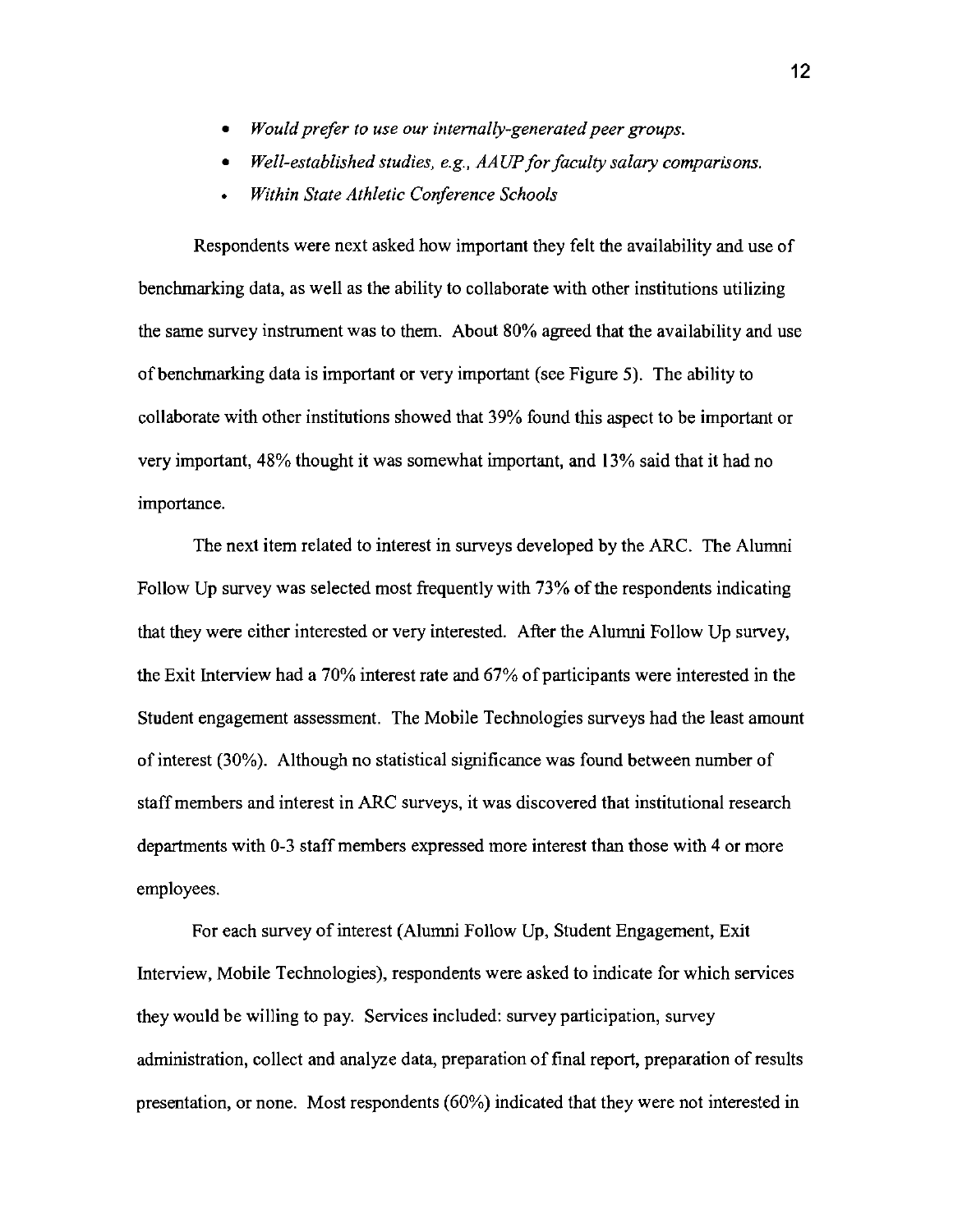paying for services associated with any of the surveys (see Table I). The Student Engagement survey showed more interest than the others. Thirty-five percent of respondents indicated they would pay for survey participation, survey administration (19%), collection and analysis of data (23%), and preparation of final report (15%). The Alumni Follow Up showed the second most interest with participants willing to pay for survey participation (25%), survey administration (17%) and collection and analysis of data (12%). For both the Exit Interview and Mobile Technologies surveys, interest in services offered averaged only about 8% with most interest falling under survey participation.

|                                      | <b>Survey</b><br>participatio<br>n | <b>Survey</b><br>administration | Collect and<br>analyze<br>data | Preparation of<br>final report | Preparation<br>of results<br>presentation | <b>None</b> |
|--------------------------------------|------------------------------------|---------------------------------|--------------------------------|--------------------------------|-------------------------------------------|-------------|
| Alumni<br><b>Follow Up</b>           | 25%                                | 17%                             | 12%                            | 4%                             | 4%                                        | 54%         |
| <b>Student</b><br><b>Engagement</b>  | 35%                                | 19%                             | 23%                            | 15%                            | 4%                                        | 42%         |
| Exit<br>Interview                    | 17%                                | 9%                              | 9%                             | 4%                             | 0%                                        | 61%         |
| <b>Mobile</b><br><b>Technologies</b> | 17%                                | 6%                              | 6%                             | 6%                             | 6%                                        | 83%         |

| Table 1: Willingness to pay for services |
|------------------------------------------|
|------------------------------------------|

Willingness to pay for services was correlated with number of staff members in each of the respondent's institutional research departments. Again, no statistical significance was found, but those with 0-3 staff members were more likely to pay for survey participation, survey administration, collection and analysis of data than institutional research departments with 4 or more staff members.

Next, respondents were asked if they would like to receive any additional information about the ARC; two individuals requested copies of the results of this study.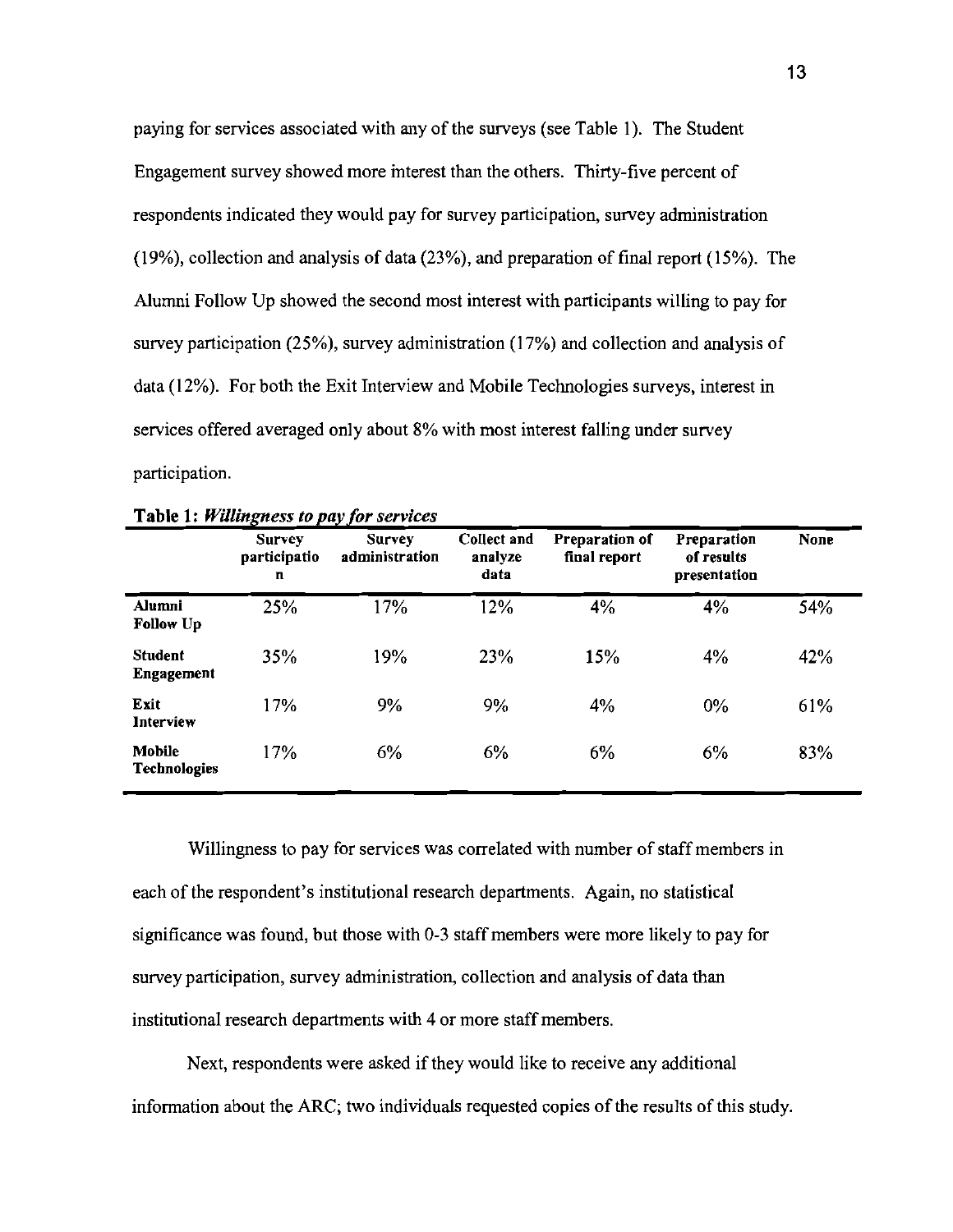Lastly, participants were asked to provide additional comments or suggestions. The

following list includes the responses:

- *While I said in Question 11 I would not be willing to pay for any of the services listed, I might reconsider in the future.*
- One other area of surveying I forgot to mention earlier is student evaluation of *teaching. We need to modernize our methods in that area and may be in the marketfor a commercial product or vendor.*
- *• We may be interested in your services in the future but are not at a point where we would be able to pay for services now.*
- *• I'm not really interested in purchasing any more survey services at this time.*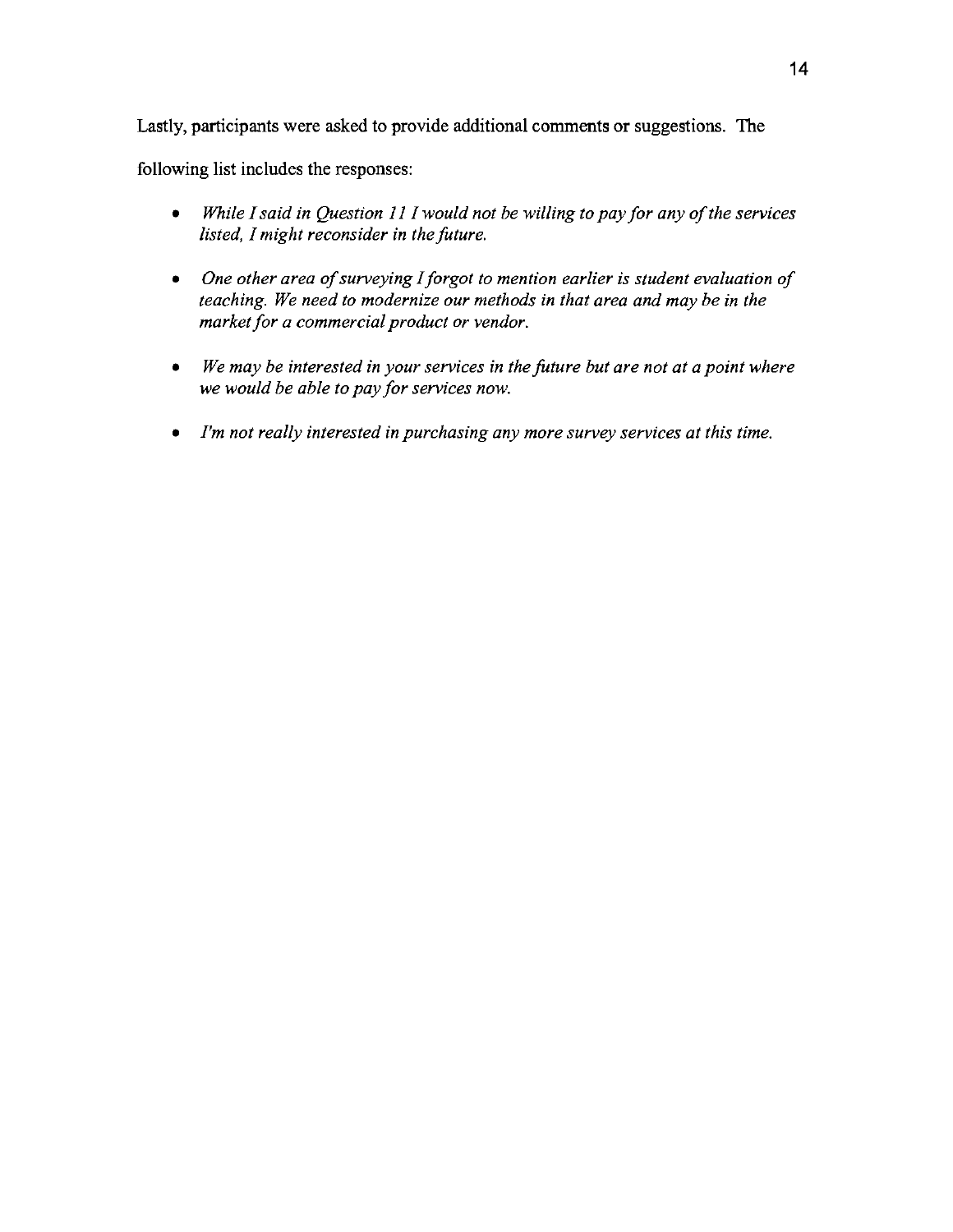#### Chapter V: Discussion

As it was in its beginning stages, determining the need and interest in the Applied Research Center was essential to developing services that would be utilized by outside sources. An electronic needs assessment was sent to all private and public universities in the Midwest offering four-year and advanced degrees. The results showed that institutional research departments with three or less staff members showed more interest in surveys developed by the ARC, as well as more willingness to pay for survey participation and administration. Overall, the Student Engagement, Alumni Follow Up and Exit Interview surveys were of most interest to participants; the Mobile Technologies assessment showed the least amount of interest.

The Student Engagement, Alumni Follow Up and Exit Interview surveys were developed to determine what factors contribute to the ways in which UW-Stout students learn best and their opinions regarding the quality of their education. Because students are the heart of any institution, the surveys provide invaluable information that can assist in the improvement of educational and learning components within universities. Providing additional information, such as aesthetically pleasing, informative brochures, to participants and other institutions in the United States could provoke more interest in the ARC. A simple email, like the invitation letter, is easily overlooked and less interesting to read than a physical copy that is more organized with bullet points and eyecatching detail.

The services provided by the ARC are certainly beneficial; however, marketing these services is the key to drawing in more interest. The Applied Research Center Needs Assessment has somewhat narrowed down the target audience, which is a starting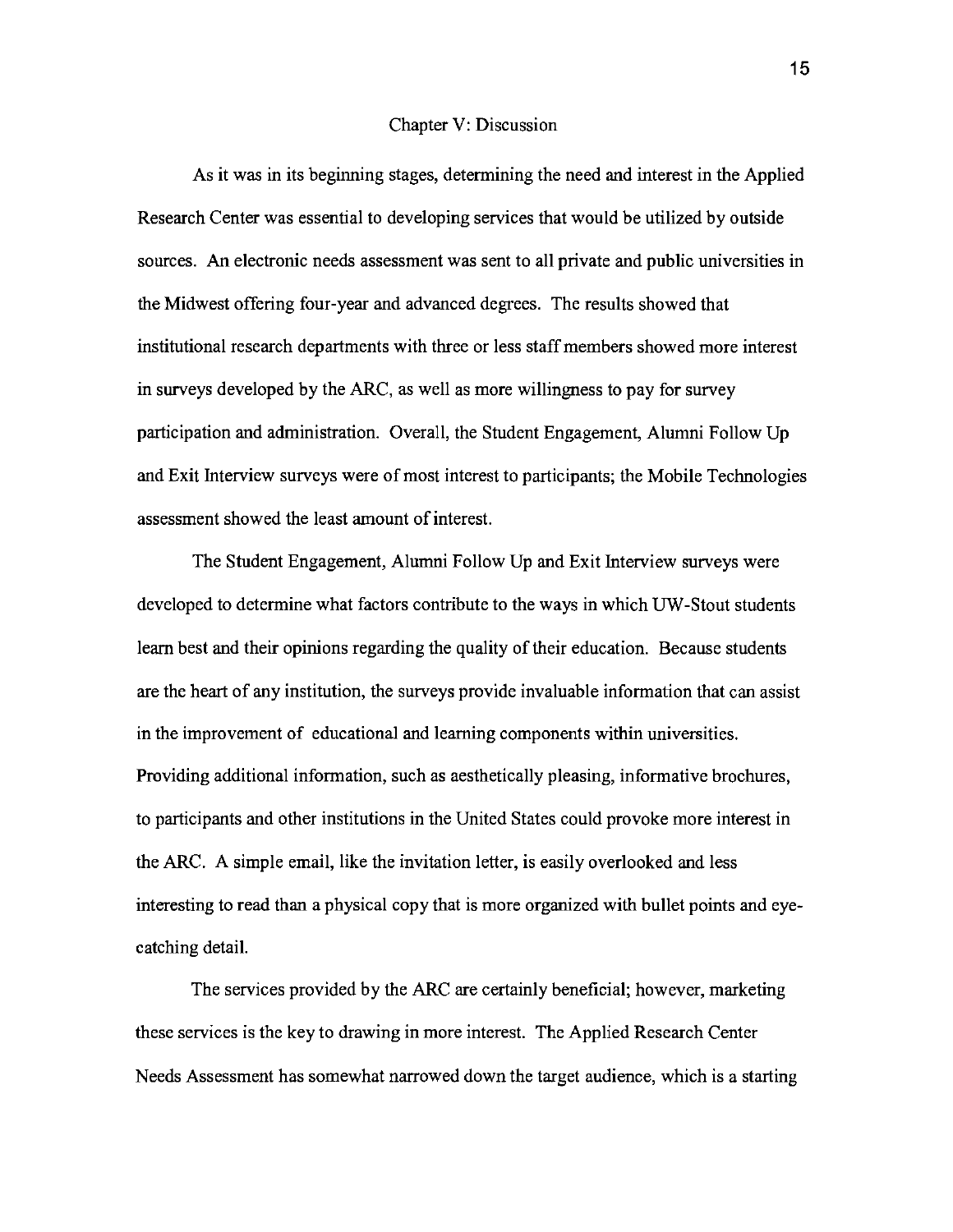point for determining to whom more information should be distributed. Smaller universities with smaller institutional research departments have shown more interest than larger institutions, therefore, comiling a distribution list based on similar criteria may be advantageous.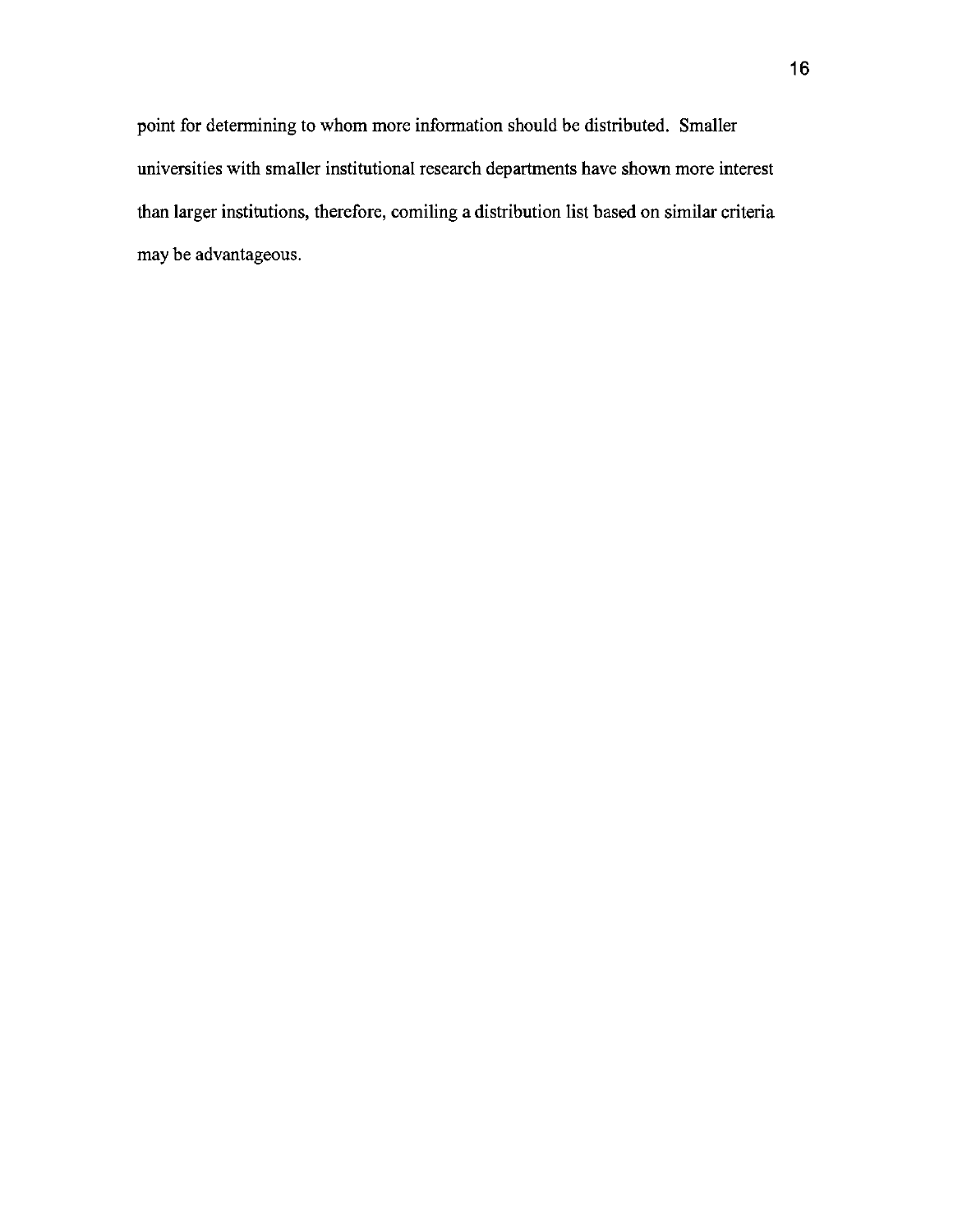## References

- Haavind, R. (1992). *The road to the Baldrige Award: Quest for total quality.* Stoneham, MA: Butterworth-Heinemann.
- Harrington, J. (1996). *High performance benchmarking: 20 steps to success.* New York, NY: McGraw-Hill Companies.
- Malcolm Baldrige National QualityAward. (2007). Retrieved April 22, 2008, from http://www.uwstout.edu/mba/
- National Center for Education Statistics: Institute for Education Sciences, U.S. Department of Education. (2007). Retrieved February 12, 2008, from http://nces.ed.gov/ipedspas/
- *Polytechnic Data Sharing for Higher Educational Research.* (2008). Retrieved March 28, 2008, from http://www.polydasher.org
- UW-Stout Baldrige Award News Release. (2004). Retrieved April 18, 2008, from http://www.uwstout.edu/mba/news release.html
- Wentz, M. (2008). *ARC Services and Products.* Unpublished manuscript.
- Wentz, M. (2008). *UW-Stout Applied Research Center: Overview.* Unpublished manuscript.
- Wentz, M. (2008). *ARC: Proposal for UW-Stout Survey Center.* Unpublished manuscript.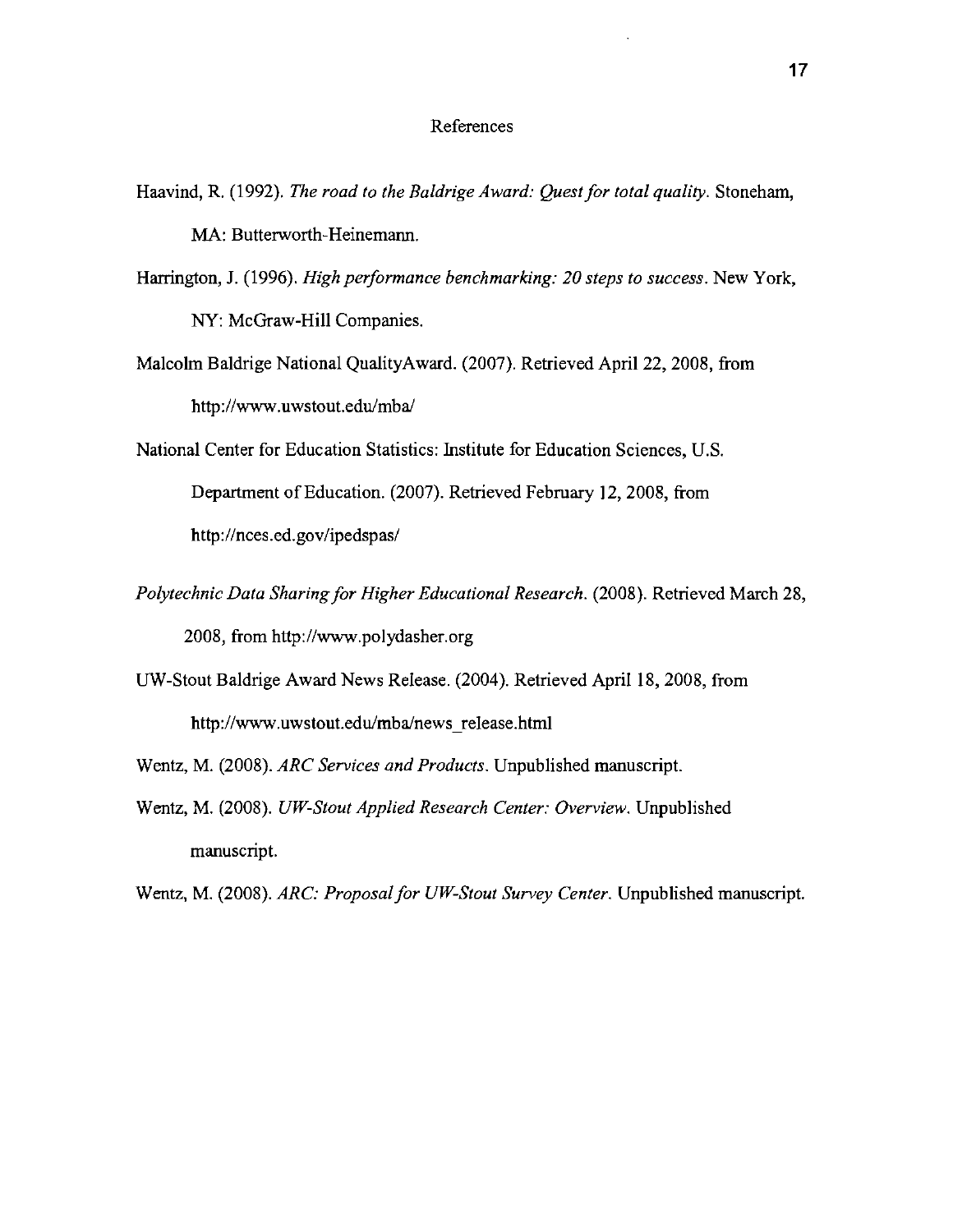



Figure 1: How many staff members work in your IR department?



# Figure 2: What surveys do you develop internally?

Type of Survey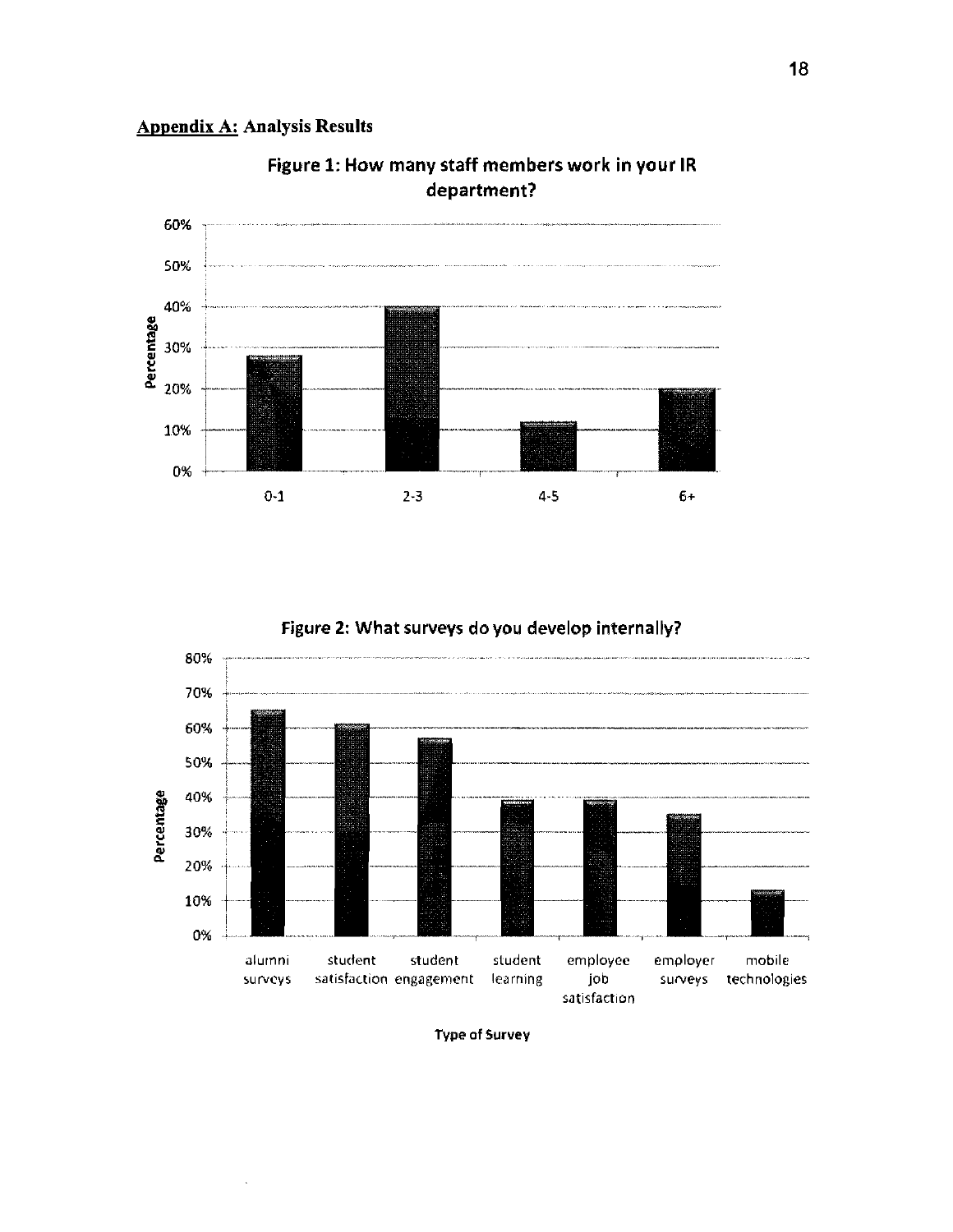

Figure 3: What surveys do you purchase?

Nameof Survey

Figure 4: When benchmarking *data* is applicable and available, what sources do you refer to for comparative purposes?

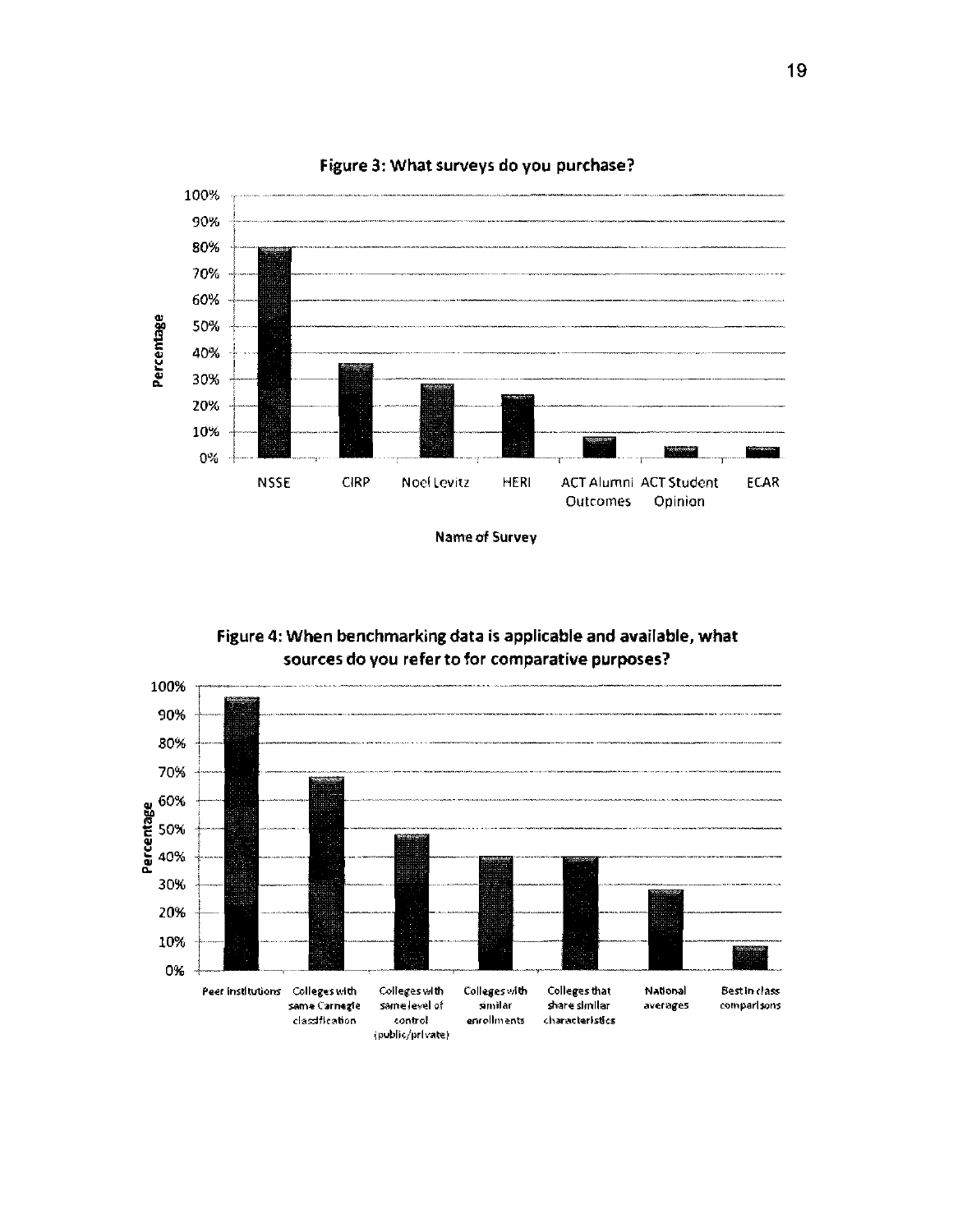

Figure 5: How important isthe useof benchmarking data & collaboration with other colleges usingthe same survey

Figure 6: Please rate your interest in the following surveys:



# 20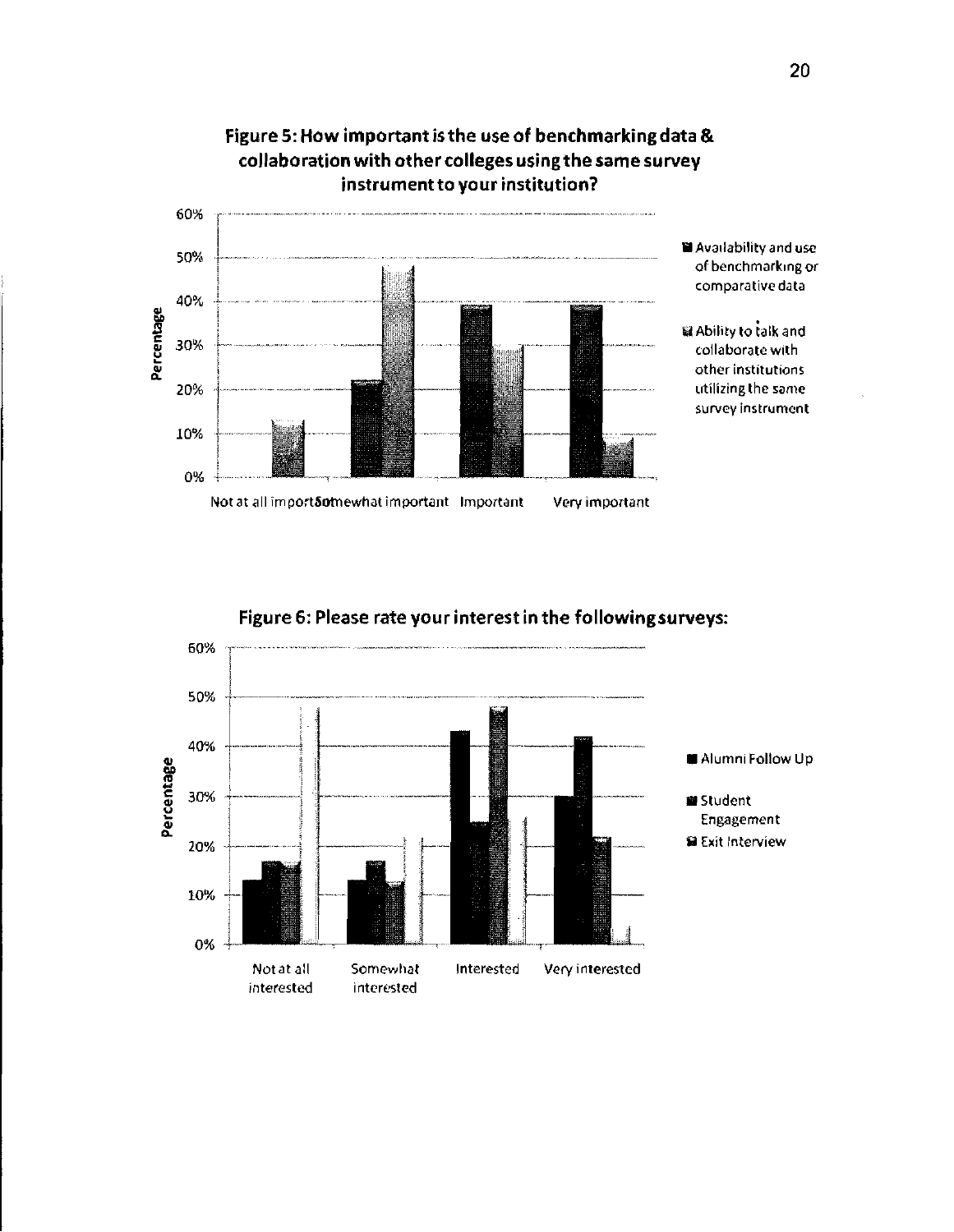# **Appendix B: UW-Stout Applied Research Center Needs Assessment**

1. Name of Institution  $\frac{1}{\frac{1}{2} + \frac{1}{2} + \frac{1}{2} + \frac{1}{2} + \frac{1}{2} + \frac{1}{2} + \frac{1}{2} + \frac{1}{2} + \frac{1}{2} + \frac{1}{2} + \frac{1}{2} + \frac{1}{2} + \frac{1}{2} + \frac{1}{2} + \frac{1}{2} + \frac{1}{2} + \frac{1}{2} + \frac{1}{2} + \frac{1}{2} + \frac{1}{2} + \frac{1}{2} + \frac{1}{2} + \frac{1}{2} + \frac{1}{2} +$ 

2. How many staff members work in your institutional research department:

- a. 0-1 person
- b. 2-3 people
- c. 4-5 people
- d. 6+ people
- 3. What types of surveys does your institution currently administer or participate in? Please check all that apply.

Internally Developed Surveys:

- employee job satisfaction or morale
- \_\_\_\_\_ student satisfaction
- \_\_\_\_\_ student engagement
- \_\_\_\_\_ student learning
- \_\_ alumni surveys
- \_\_ employer surveys
- mobile technologies/ubiquitous computing surveys
- \_\_\_\_\_ noone technologies abiquitous comparing su

Surveys that you purchase:

- **NSSE**
- ACT Student Opinion Survey
- \_\_\_ ACT Alumni Outcomes survey
- \_\_ HER! UCLA Faculty Survey

\_\_ Noel Levitz

\_\_ Educause Center for Applied Research (BCAR): Application and use of information technology (i.e. laptop use)

\_\_ Cooperative Institutional Research Program (CIRP): Freshman Survey,

Your First College Year Survey, College Senior Survey, etc.

Other, please list: \_

4. If you had the resources to develop your own surveys or if there are any surveys that you would be interested in obtaining from an outside source such as the Applied Research Center, what topics would they cover?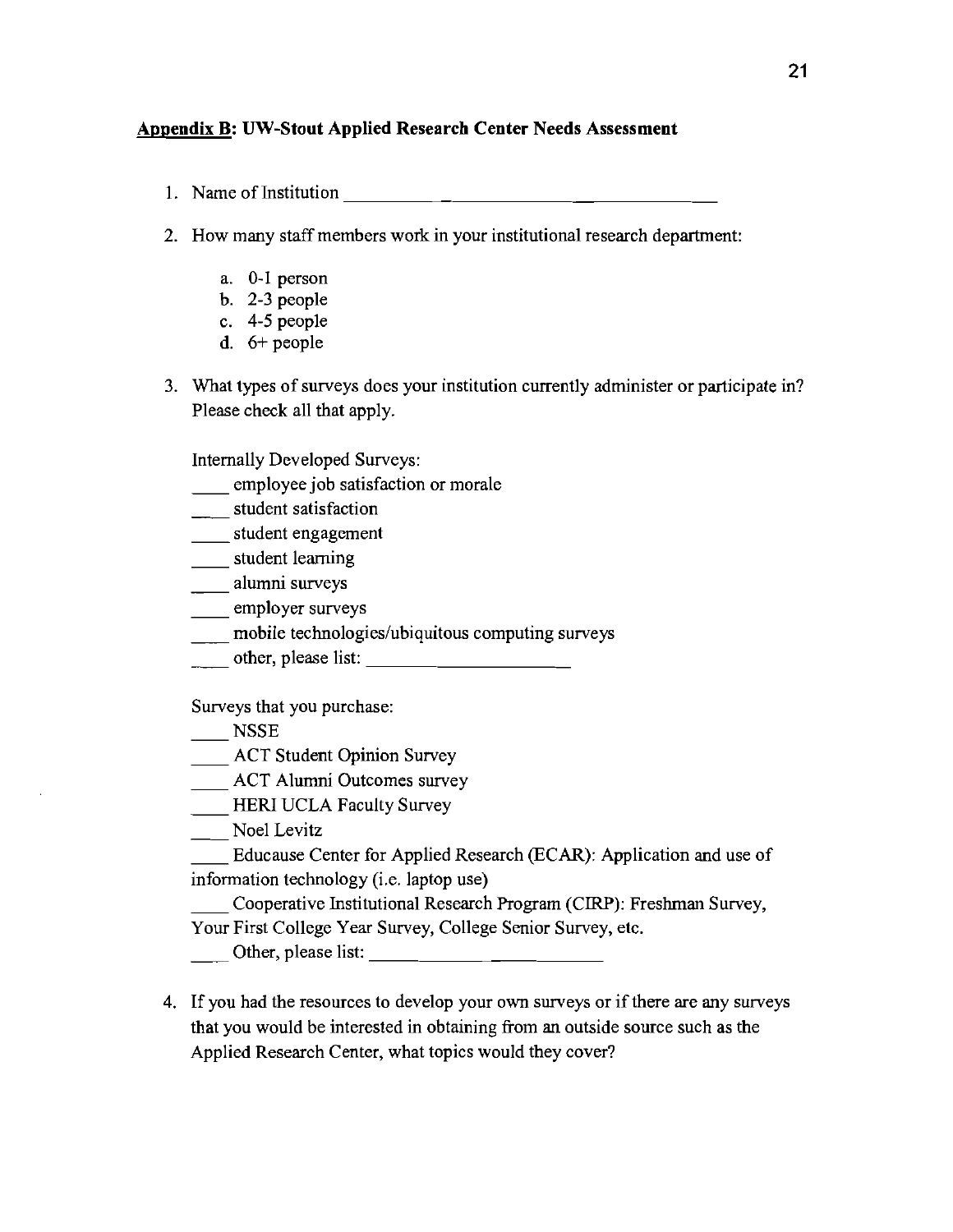- 5. When it is determined that there is a need for a new survey, does your institution or department:
	- a. develop it internally
	- b. contract outside sources to develop it for you
	- c. forego development due to lack of time and/or resources
	- d. purchase an existing survey that relates to your topic of interest, but is not
	- ----------- customized to your institution e. other
- 6. When benchmarking data is applicable and available, what sources do you refer to for comparative purposes?
	- a. Peer institutions
	- b. Institutions with the same Carnegie classification as your institution
	- c. Institutions with the same level of control as your institution (public/private)
	- d. Institutions with similar enrollments
	- e. National averages
	- f. Best in class comparisons
	- g. Institutions that share similar characteristics to your institution, explain:
	- h. Other, please list:
- 7. Please rate the importance of the following:

|                                                                                                    | NOT AT ALL<br><b>IMPORTANT</b> | <b>SOMEWHAT</b><br><b>IMPORTANT</b> | <b>IMPORTANT</b> | <b>VERY</b><br><b>IMPORTANT</b> |
|----------------------------------------------------------------------------------------------------|--------------------------------|-------------------------------------|------------------|---------------------------------|
| Availability and use of<br>benchmarking or comparative data                                        |                                |                                     |                  |                                 |
| Ability to talk and collaborate with<br>other institutions utilizing the same<br>survey instrument |                                |                                     |                  |                                 |

8. Please rate your interest in the following surveys:

|                  | NOT AT ALL<br><b>INTERESTED</b> | <b>SOMEWHAT</b><br><b>INTERESTED</b> | <b>INTERESTED</b> | <b>VERY</b><br><b>INTERESTED</b> |
|------------------|---------------------------------|--------------------------------------|-------------------|----------------------------------|
| Alumni Follow Up |                                 |                                      |                   |                                  |